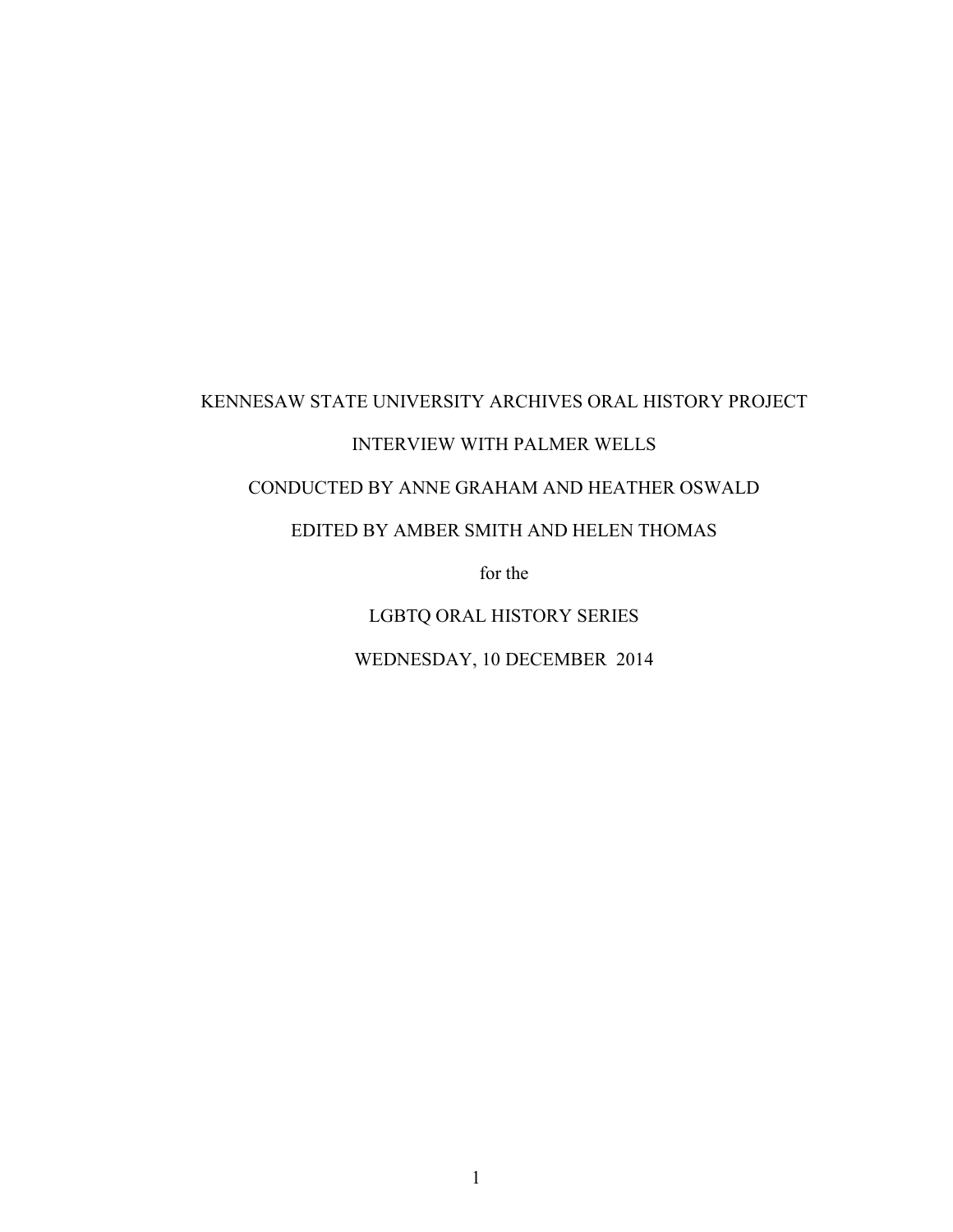Kennesaw State University Oral History Project LGBTQ Oral History Series Interview with Palmer Wells Conducted by Anne Graham and Heather Oswald Wednesday, December  $10^{th}$  2014 Location: Audio Video Technology Studio

INTERVIEWER: It is Wednesday, December 10th, 2014. This is Anne Graham and Heather Oswald, archivists with the Kennesaw State University Archives. We are interviewing Palmer Wells in the studio of Audio Video Technology Services, at Kennesaw State University. Thank you for coming back, Palmer.

PALMER WELLS: Good to be here.

- INTERVIEWER: Can you talk about the organizational structure of Theatre in the Square and how it evolved over time?
- PW: In the beginning, as I frequently said, it was Michael, me and an answering machine. And it took us a while to build up enough steam, if you will, and resources to be able to hire our first box office person and bookkeeper. And usually a lot of these things were rolled into one person, but we did have to have somebody to answer the phone and we outsourced our accounting eventually. So, it started out very meagerly that way until Michael in a couple of years was able to devote full time to the Theatre. And then a few years later, I came on board full time, but it was essentially a skeleton staff. And of course, we had to have a board of directors, a five-member board of directors to start off with in order to get our 501(c)(3) designation.

Michael acted as artistic director and I acted as a managing director in those early years. And essentially our roles were interchangeable. The final artistic decision was left to him, of course. But we collaborated on everything. And he did as much as far as the business side of those things as I did actually. In the beginning, I was the one writing all the checks. So that was the basic structure. It took a while until we were able to build up a staff, technical director, of course a box office manager, props department person. It was a very long time before we were able to hire a marketing director. And Michael and I both had journalism backgrounds, and we had a smattering of marketing know-how and ability. So we could handle that part of things.

And we eventually hired our own business manager and we continued to outsource our bookkeeping and accounting and that kind of thing. But basically that was it. When we closed the Theatre, we had a staff I think of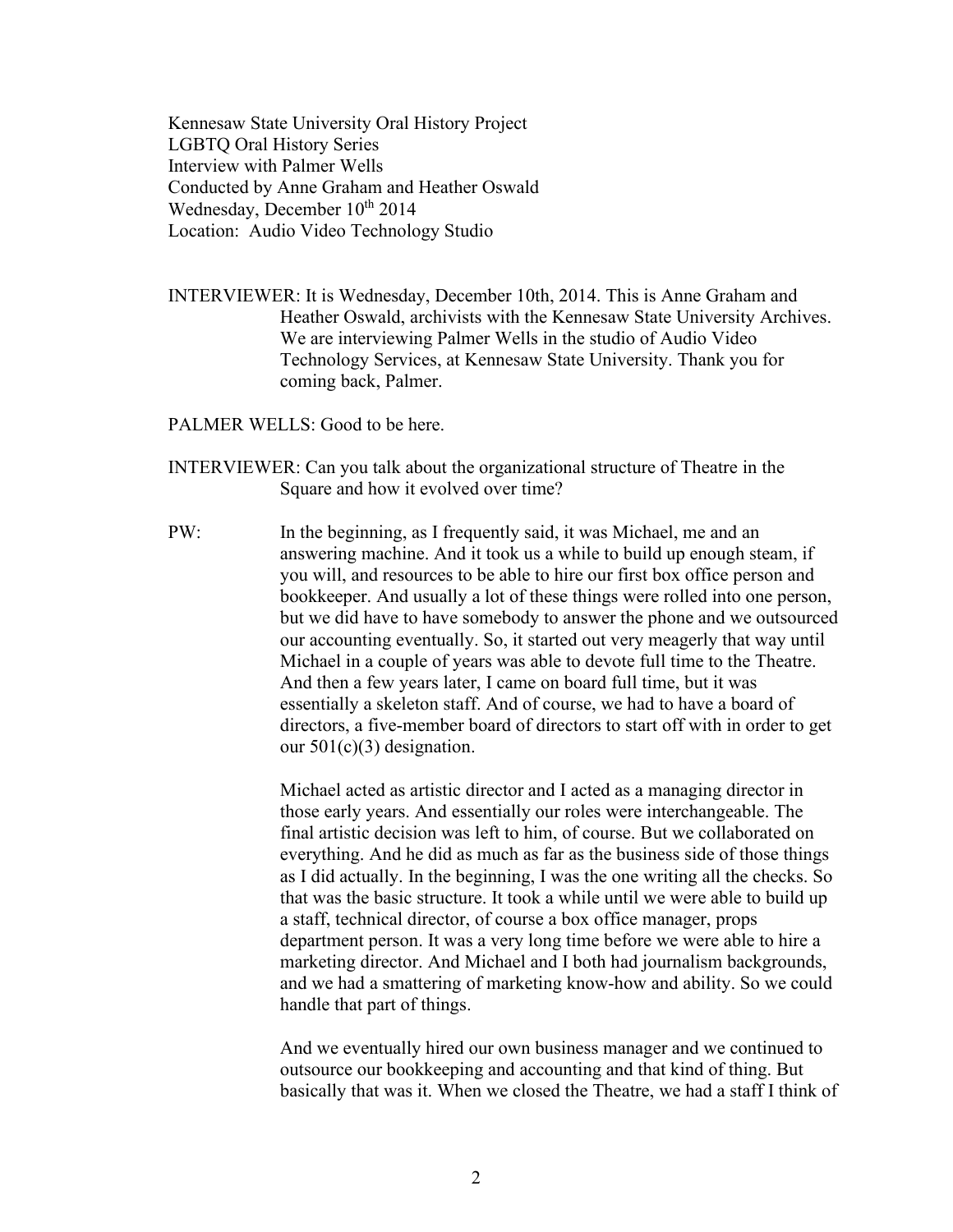about twelve. And that was box office personnel, business, technical, and the props and costumes, a managing director, a marketing director, and a development person. That didn't come along until much later in our existence, probably the last ten years of our thirty-year existence, I guess if you will. And that essentially was it as far as our staff and so forth.

- INTERVIEWER: And can you give us some of the names of some of the early people and maybe the staff that you ended with?
- PW: Well, let's see, where should I start? If I can remember names going back that far, it's been over thirty years. I do well recall that Kathy Mascarella was our first -- I take that back. It was Diana Collins, was our very first box office manager. Kathy Mascarella came on as a combination business manager box office manager, marketing director, you have it. A mainstay of the Theatre really became Jean Bradley, who is something of a local personality. And she became sort of jack-of-all-trades for us. She looked after costumes, tended to our, we called it our flower alley, which is the brick alleyway alongside the Theatre. And generally kept order around the green room, maintained costumes. Kathleen Parrish was our props person.

Our last marketing manager was MJ Conroy. And our -- I'm having trouble remembering our -- There was quite a turnover in our development director area, but one of them who was with us longest was Allison Victor, who now works for Kennesaw University I might add. And Raye Varney was our managing director. And up until Raye Varney came along, and this was about five years before we closed, about ten years after Michael's death. I had served as both artistic director and business managing director. I had basically been juggling those two responsibilities throughout Michael's ill health, which went on for probably three years or so. And we did hire someone for a short period of time immediately after Michael's death, but that didn't work out. So, I just assumed both responsibilities as producing director, that which incorporated all of those responsibilities.

So, at the time we closed, I was still producing director, but we had a managing director who had come along and assumed a lot of the administrative responsibilities. So, I was only responsible for choosing the programming, picking the programming and directors, and all of the artistic side of our production. So of course, we had a technical director who was responsible for hiring outside designers, and the people who handled the technical side of productions.

Also wanted to mention one other person, we did have an artistic associate, an actress primarily, Jessica Phelps West who was quite valuable at reading plays. This is an ongoing process. Reading plays, seeing plays, keeping up with New York Times with what's going on in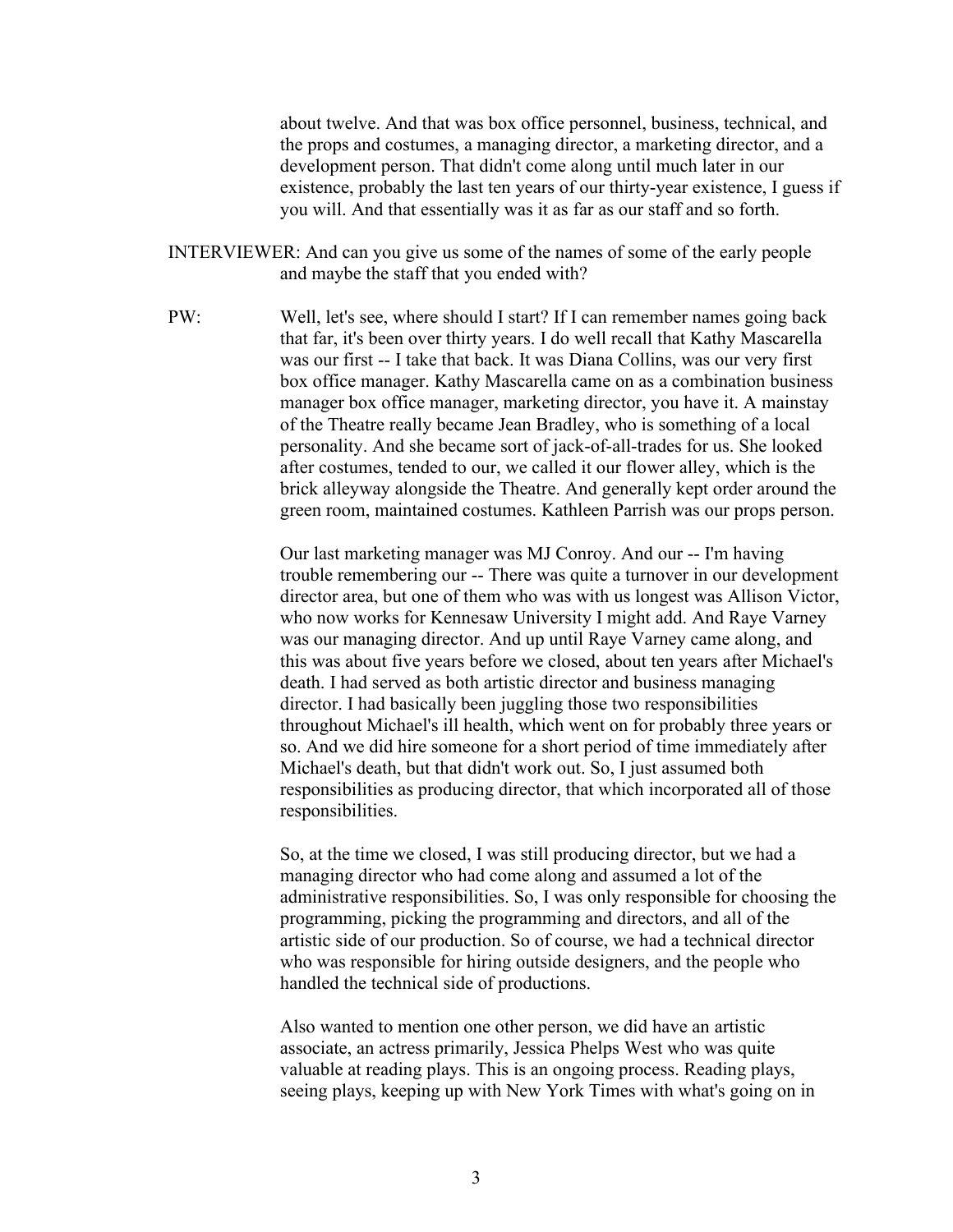the New York theater world. And major regional theaters, what's going on there. It's just keeping up with the theater scene in general. And we were both doing that. And we frequently made trips, not only to New York, but to regional theaters as well to scout shows, and just to see what we thought might be important works that we might be interested in.

So that pretty much sums up our staff unless I left out any holes that I might need to fill for you.

- INTERVIEWER: No, I think that's fine. Can you talk a little bit about where you went to scout new plays regionally, and maybe some of the things, the productions that you saw that you brought back?
- PW: Yeah, I frequently saw shows at Barter Theatre in Abingdon, Virginia, which is within driving distance. And one of the shows we picked up from there was Keep on the Sunny Side, which was a work that they developed. And it's about the Carter family, gospel singing, well I don't know if you'd call it strictly gospel, maybe.

INTERVIEWER: Gospel country?

PW: Yeah, gospel country. And that family, they're quite well known of course. They had developed a show, and they're from that local area. And so we secured the rights to that to bring it to our theater, it was quite successful. I had --

INTERVIEWER: Get some water.

PW: I had been interested in doing a show about Patsy Cline. And so I saw a production of Always Patsy Cline in Louisville. And that proved to be one that we added to our programming. Another was a show about NASCAR racing called Trading Paint, which Barter Theatre has also done. And sort of in conjunction with this was some collaborating that we did with some regional theaters. And one was Etcetera Theatre in Cincinnati. And we did a co-production with them, an original work, by Lee Blessing.

> And of course, we were back and forth, all that. And the theater in Anniston, Alabama, we co-produced a show called A Walk in the Woods, another show by Lee Blessing. We co-produced a work by them and we collaborated as much as we possibly could with other theaters. And there's frequently an exchange of ideas and directors, those kinds of things with local theaters, as well as some other regional theaters.

INTERVIEWER: Can you talk about balancing the personal and professional aspects of your life with Michael?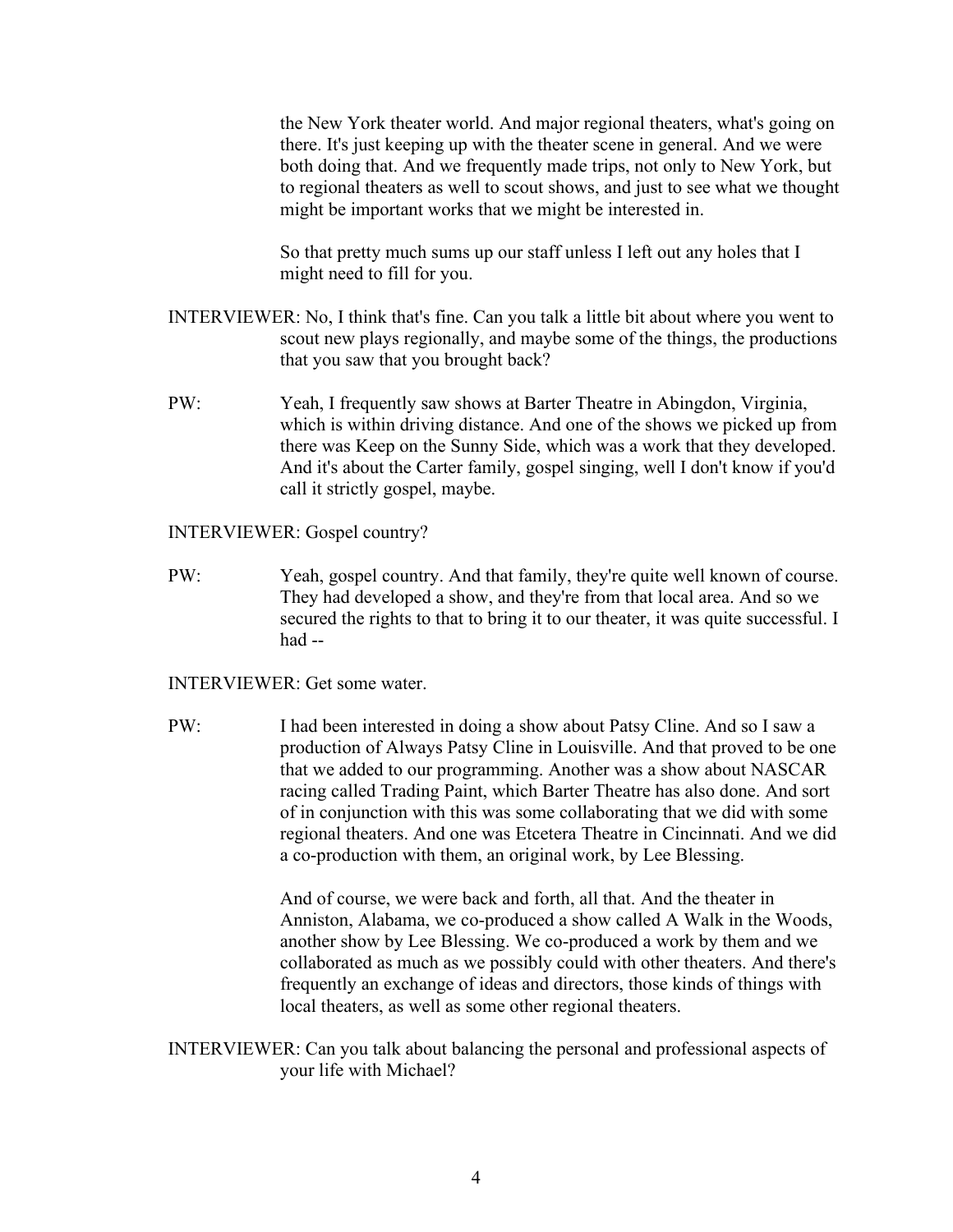PW: Well, it was hard to say where one ended and then the other began. It frequently followed us home when we were working at the Theatre. Our life at the Theatre became as much as our home life as ever. And of course, we took trips frequently to New York and other places, to see theater, strictly theater. Trips to London, of course, neither of us had ever been to London. So getting familiar with the London theater scene was quite interesting. And going to Louisville too, for the Humana Fest there, which is all original work. So they have a festival in the spring every year.

> And we did one show, excuse me, from there called A Piece of My Heart, which is about Vietnam veterans who were telling their individual stories. It was quite a success for them. And we did a production of it ourselves also. And some shows by -- Now I forget the author's name, Jon Jory was the artistic director at Humana Fest. And he is rumored to have been the author of these plays that we did.

> And we did a couple of works by him that had premiered at Humana Fest. I'm trying to say there may have been others, but those are the ones that I can remember. We worked with the Alliance Theatre on some things. They have a wonderful props and scenic department. And I remember on one occasion, they had let us know that they were clearing out a lot of items and come have a look if we wanted things. So of course, we left at that opportunity and managed to bring back a good bit of scenery and that kind of thing that we made good use of.

INTERVIEWER: How was Theatre in the Square perceived in Atlanta?

PW: In Atlanta, or Marietta, or just the whole metro area?

INTERVIEWER: Those would all be wonderful to address.

PW: Okay. Well, I would like to think in a positive light in all three areas. We drew an audience from a wide geographic area. From as far north as Cherry Log, way up in, I think Gilmer County. Dalton, we even had a couple of subscribers from Chattanooga who used to tell me that they would come down and spend the weekend in Marietta and go see the show. We had subscribers from as far south as Morrow and Peachtree City, of course. And of course, in Decatur and DeKalb County and Norcross, over in there. So, we drew from a wide area and metro region. Quite a few from Buckhead and Atlanta proper.

> So that was a good testimonial to our being a regional attraction. And of course, the major part of our subscriber base came from Marietta and Cobb County. And our shows were reviewed -- the Gwinnett newspaper reviewed our shows, at that time they had a reviewer. And as well of course the Atlanta papers, Southern Voice, Atlanta Constitution, Creative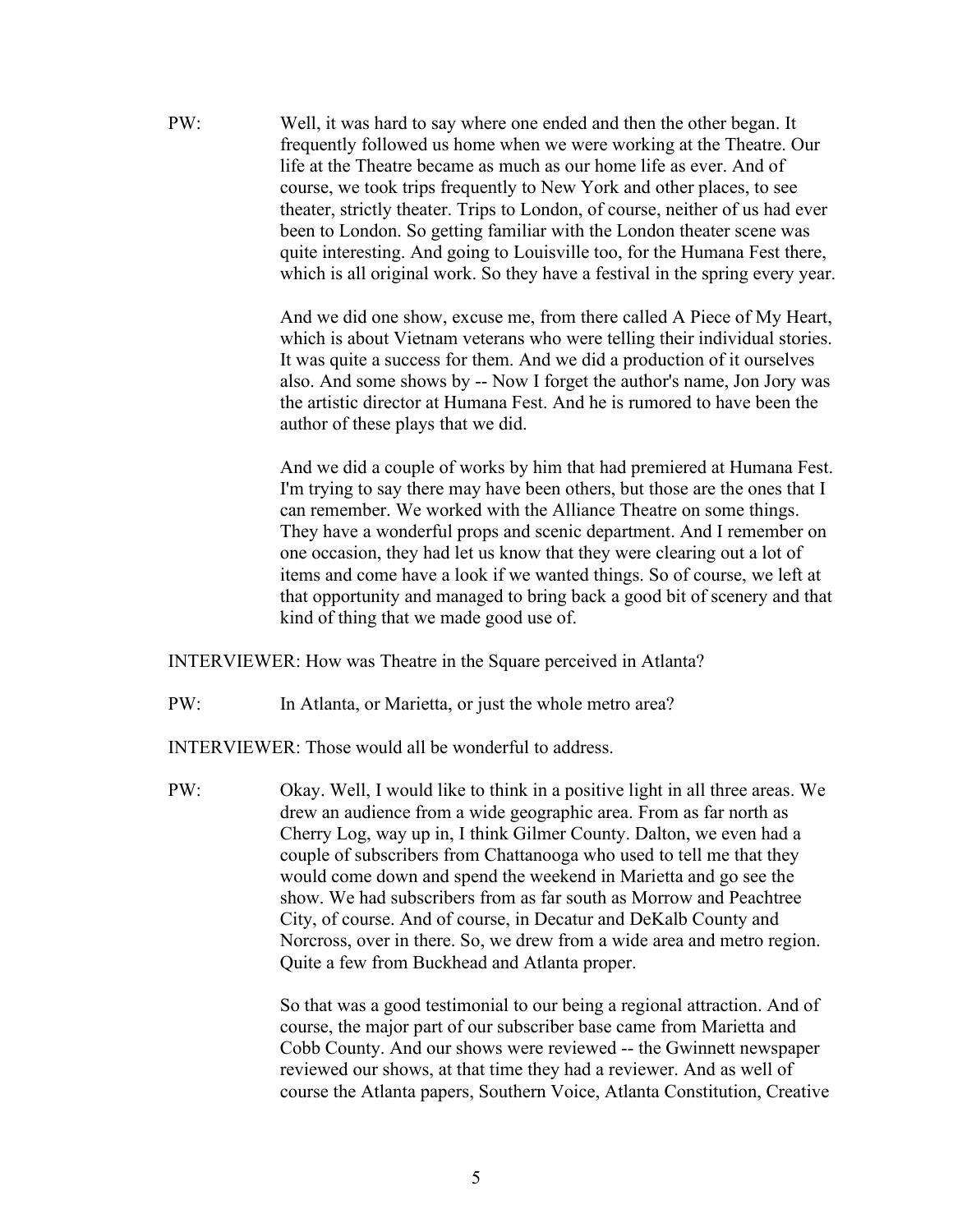Loafing, and later on there were others. And for a time when NPR WABE had a reviewer, we were reviewed by them. And I was quite pleased with the positive attention that we got from the press.

And like I say, we had some quite sophisticated members of our Theatre going on. People who used to tell us about shows they had seen in London or someplace, and say, "Check this out, y'all look into this." And of course, on occasion, produced results. One was Shirley Valentine, which was a huge success for us. And someone had told us about it, they had seen it in London and said, "You ought to check out the show." And we did it with a local actress, Brenda Bynum who is quite well known locally as an actress.

And so shows came to us in that manner frequently. People would tell us about things they had seen and enjoyed seeing at other theaters outside of the local area. But I think we were generally perceived in a positive light by locals in Marietta, Atlanta, as well as the Atlanta metro area, I'm happy to say.

- INTERVIEWER: You had many successful productions. Were there any productions that were less well received?
- PW: Oh yeah, there were. Like to forget about those. But they were very forgiving. I had someone tell me that we trust you, you bring such variety to the Theatre and the programming, that we like being surprised. If we're not familiar with a show, we'll trust your judgment. Sometimes it happens to go awry.

But again, not every projection was well received a hundred percent. If that happened that would be unheard of I think. But generally speaking, most of our productions were well received, and we had those patrons who weren't shy about telling us, "Well, that one fell a little short."

And especially our more sophisticated theater-goers. They would not hesitate to tell us that they didn't really care for that show. Sometimes it had to do with subject matter. Sometimes it had to do with language within the show. But more often than not, like I say, our subscriber base in particular was very sophisticated and they were not bothered by those things, especially if a show had credentials. Like had been a show that had won awards in New York or London, or some place.

And that was one thing that always factored into our choice of programming. We didn't try to purposefully inflict a challenging show on our audience just for the sake of doing it, of course. But we liked to think that a show had merits that would make it a standout production. And some ended up being pretty challenging. But I think in the long run, our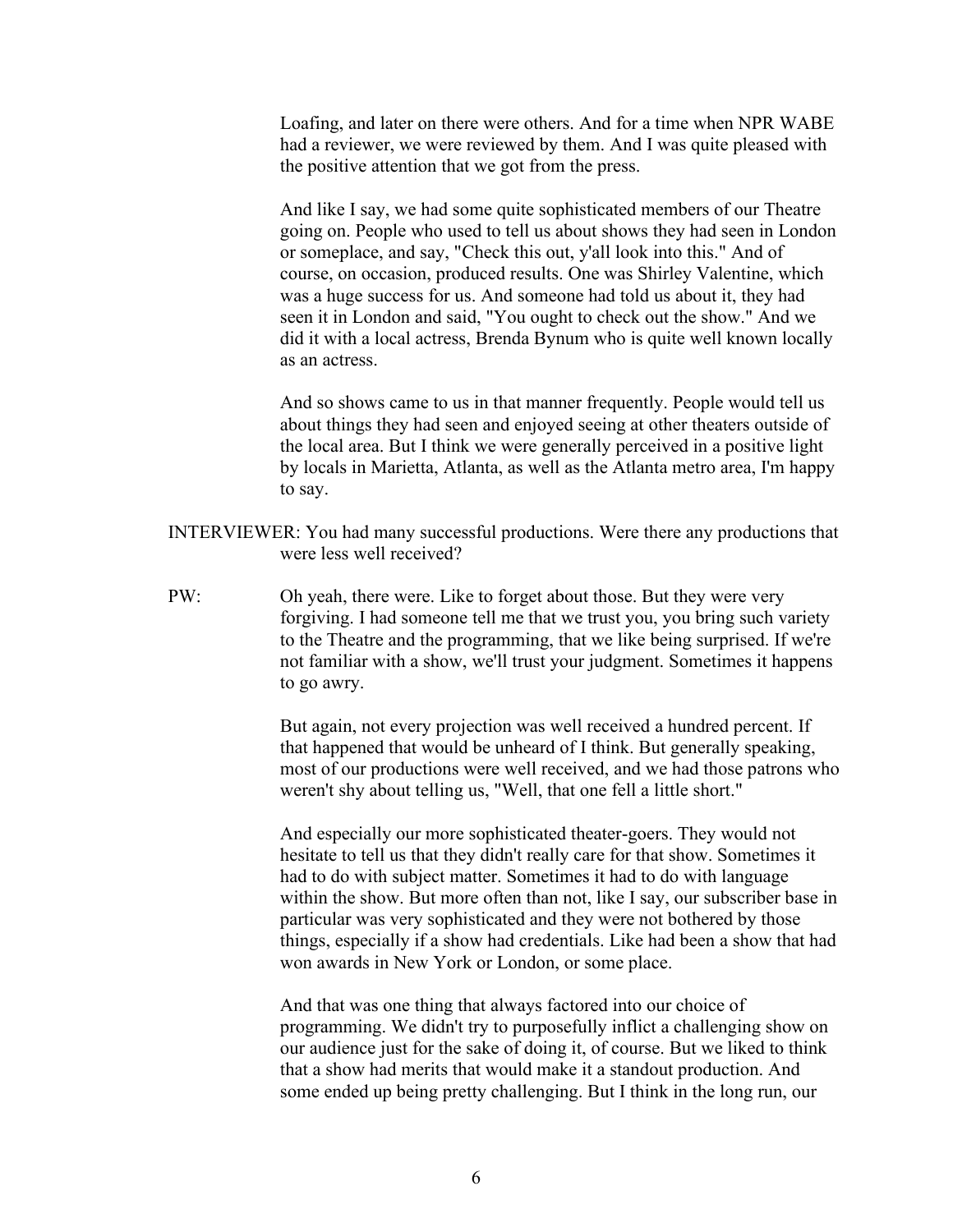patrons appreciated the breadth and depth of programming that we offered over the years.

- INTERVIEWER: So were the subscriber or audience comments unsolicited? Or did you have a mechanism for them to submit comments?
- PW: Well, they had both. Some are uncivilized. And then to get feedback, we had for a long time, up until probably the last five years of our existence, we did our own awards ceremonies. We called it the Jenny Award, which was named for one of our very first board members, Jenny Tate Anderson, who was a local patron of the arts, and quite an outstanding civic leader. And we talked to her in the beginning. She became one of our first board members. And I have to say largely instrumental in being a liaison with old established, if you will, Marietta community. And she was very important to us in the beginning, so we named the award for her.

We did the awards all those years, we had our subscribers vote for their favorites. The best acting, supporting acting, and technical areas categories. And so this gave us some feedback on the type of shows that we were doing. And frequently they would add comments to their ballot that they submitted about shows that we had done. They were mostly positive. But now and then we'd get a criticism, constructive criticism, that was valuable to us as far as feedback. And just being present at the productions, people offered their comments about the most recent show or the show they had just seen.

And for a long time, Michael and I used to be present at all the shows and especially at the end of the show to say good night to patrons. We were there not only at the beginning to make a curtain speech, but also to say good night to patrons as they were leaving. And sometimes we could get an idea about popularity or how well the show had been received. Another interesting area of feedback, excuse me, was from a local restaurant owner. Because so many of our patrons of course would have had dinner prior to the show, or after the show.

But it got to be a metric for the restaurant owners. They would say, "Well, this show is not doing quite as well," or "That show was great." Although they hadn't seen it, it was bringing them good business. So they could tell pretty much how well a show is doing for us. And word of mouth was the best marketing tool you can have. And that's why we always look to show that even the worst ones, the ones that were, not worse, but not as well received, would build an audience draw by the end of it. We started out with three week runs, then we built up to four and five, and eventually six weeks runs.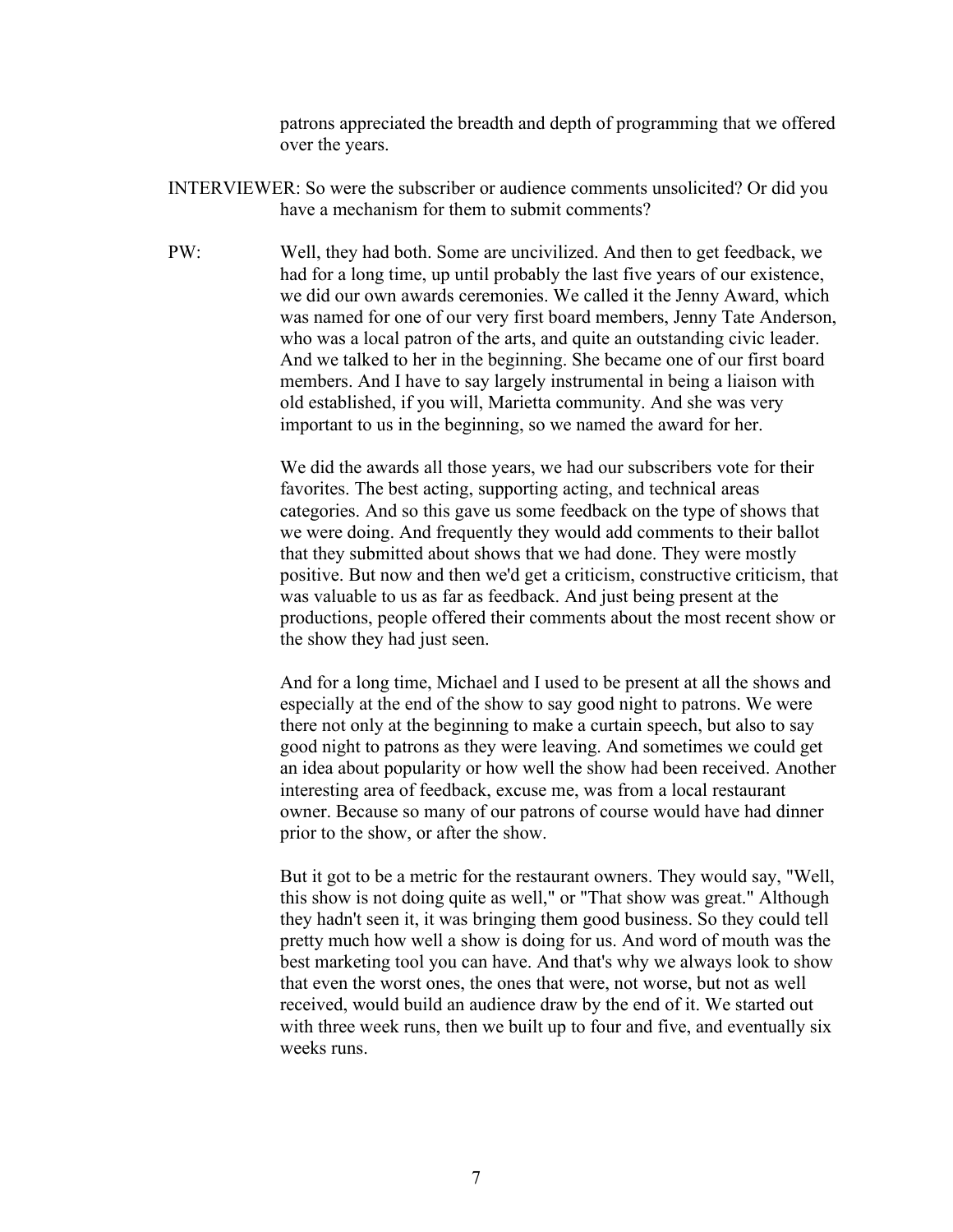And by the end of the run, in most cases, except for the least successful shows, we were filling houses, and turning people away. So that indicated to us that word of mouth had been an important factor in that. So there were a number of methods of determining how well our shows were doing. Not only the reviews, which were also important, I think, but -- And then we had people like a patron from Kennesaw, well several from the theater area who would frequent the Theatre. And we would talk to them on occasion about shows we were doing. So again, there was the wide area and we valued the feedback, negative or positive, we always wanted to hear from our patrons.

- INTERVIEWER: You mentioned restaurant owners. Was there a lot of interaction between local Marietta business owners?
- PW: Yes. We always had an opening night reception after all of our shows. And we worked with the restaurants in doing those after-show receptions, and they would offer a deal for theater-goers. Bring your ticket stub and get 10% off, or free dessert or something like that, as well as advertising in our playbill. That was a form of support that we got from a number of businesses as well, other types of businesses, other than restaurants as well.
- PW: Other than restaurants as well, but we had good relations with all them. They valued what we meant to the square, the traffic that we brought to the square.

INTERVIEWER: Can you talk about how you and Michael financed the Theatre?

PW: In the beginning, it was our own money. I think it was probably about \$3,000 that we used to buy mostly lumber and stuff to build the platforms for the stage and the risers and those things. I know we did get a substantial, for us at the time, grant from IBM to buy lighting equipment. And this was our startup stage and this was quite unusual for them to make a grant to a startup organization, but it helped us enormously to buy the lighting equipment for our very first production.

> And we had no individual contributions at that time. I remember the very first unsolicited contribution we got was from a woman who later became mayor of Marietta, Ansley Meaders. And it was a check for \$250. And I thought, wow, this is really terrific. But prior to that, we had just been going on ticket sales alone. And we used to be cited by not only the Georgia Council for the Arts, but we were frequently mentioned by local theater writers for being able to largely support ourselves through ticket sales. For a long time, our ratio of contributed income was very low and our earned income was very high. And we were frequently cited as a model for this because the normal ratio was more like fifty-fifty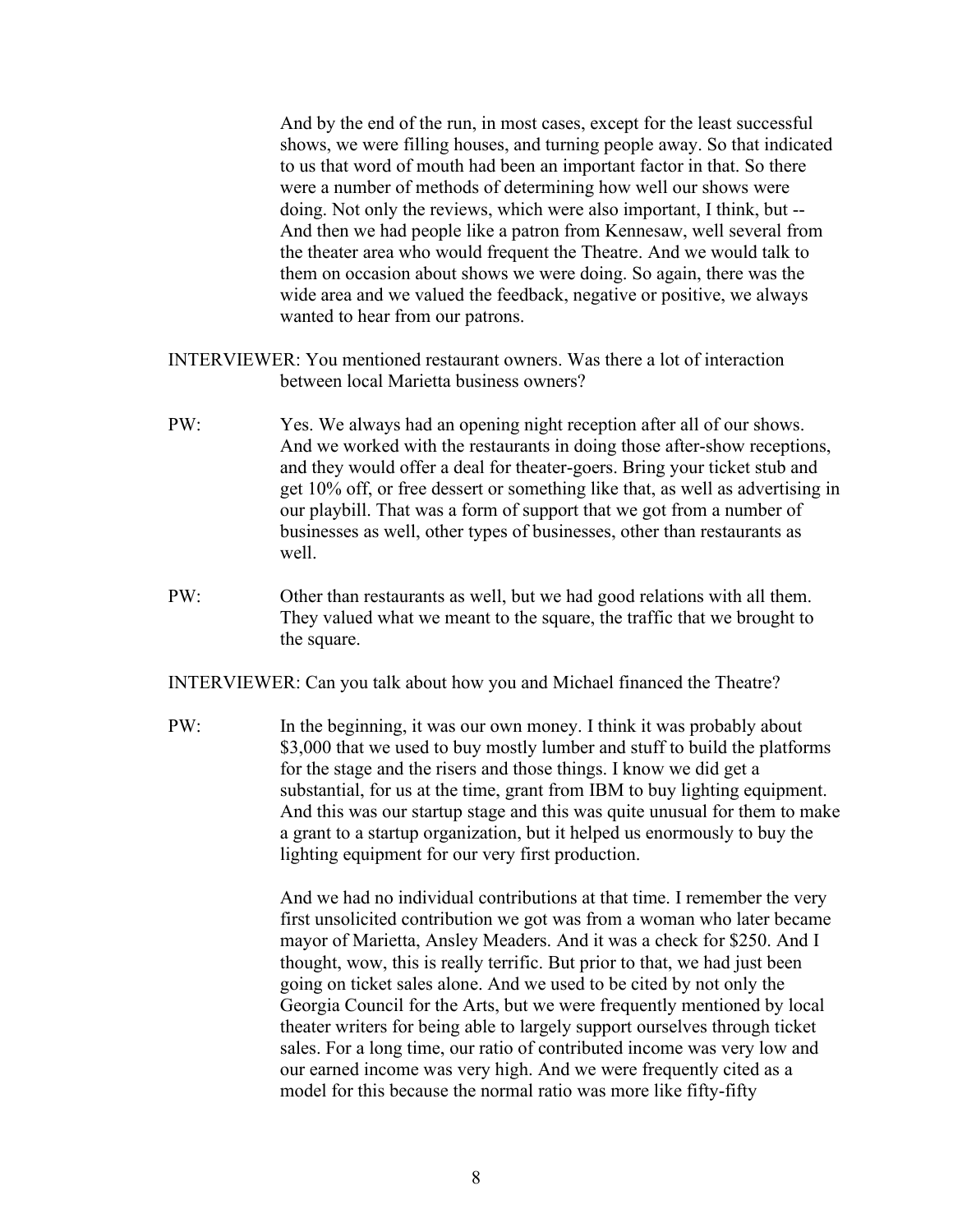contributor to earned, or higher for contributed. Most theaters were more dependent on a contributed income than from ticket sales. So that made us a bit unusual, I think, but the economy figured into that equation as well.

But generally, even to the very end, we were much more independent on ticket sales than from contributed income.

INTERVIEWER: Can I just ask, was that a conscious decision on your part?

PW: No. We would love to have had much more, and we worked hard at getting contributed income. We had some very devoted patrons who were regular contributors, but it was never quite enough. We would love to have had a larger contributor base than we had, but we were overjoyed when our shows were successful, when we sold a lot of tickets of course. But it always seemed that we could never quite get enough of the contributed income. One was the corporate community. We felt that we were never able to get enough response from them as we would like to have, but there were things like the Georgia Council for the Arts, even the National Endowment for the Arts. We got support from them. And there were some large, large local contributors, but our contributions were mostly of the smaller variety. But we worked hard with that, as well as working hard at selling tickets. But it just became a fact that we were largely supported by ticket sales.

INTERVIEWER: Can you talk about the development and growth of the subscriber base?

PW: The development and?

INTERVIEWER: Growth of the subscriber base?

PW: I remember that after our first production, I think there were fewer than two hundred that first season. And that grew incrementally over the first few years. We got to as high as 4,500 subscribers. And then we took a dip at the time of the Cobb County resolution and controversy. And we lost over a thousand subscribers at that time. And by the time we closed, we were about 3,500 subscribers. And like I said, that came from a wide area. But by the time we enlarged the Theatre to the capacity it was when we closed, it pretty much remained around 3,000 or 3,500 in there.

INTERVIEWER: Can you talk about the expansion of the Theatre over time?

PW: The Theatre's growth was pretty much organic. It grew in increments. We started out with eighty-five seats in the old train depot of the Marietta Railway Station, and we outgrew that after three years. And by that time, there was a store that housed a furniture showroom, which was just down the alley, the next block over. And it had been originally a building that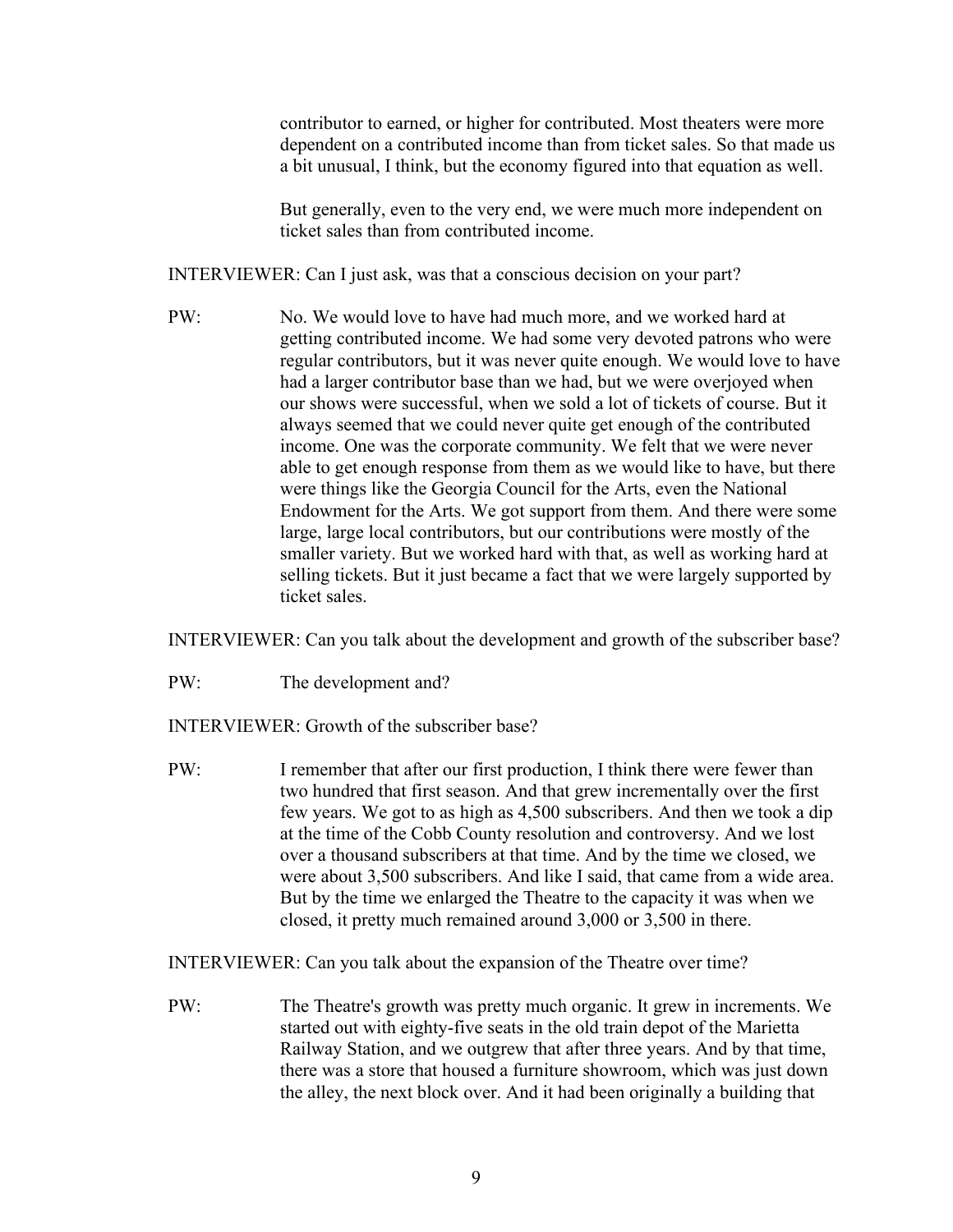had been built around the turn of the 20th century, early 1900s, and used as a cotton waystation, and eventually became various things. An automobile showroom, I was told that at one time it was even a bowling alley and it had enough height that we could add risers to accommodate the theater-goers, patrons.

And so, at the time we were looking at locations to move the Theatre to, because we'd obviously outgrown the eighty-five seats. We couldn't accommodate everybody. And by that time, the furniture show and came available. And we rented that and renovated that and had 165 seats in there initially. And that worked well for us until we saw the possibility of expanding that and adding another sixty-five or so seats to bring our capacity up to 225. And in the meantime, we had begun to devour other parts of this building, knocking out walls and expanding into what used to be a bridal shop and what used to be a redwood furniture manufacturing area, which eventually we also developed into a performing space and we called it our Alley Stage, where we were doing, I guess you'd call little more smaller scale works even than what we were doing on our main stage. And a little more adventurous works, if you will, a little more challenging, a little more leading edge kinds of works. And we had over a hundred seats in that second space.

We had expanded inside the building where we were in. We took over some upstairs areas for office administrative spaces and a rehearsal space, and also a place for classrooms. So we just began to spread our tentacles out throughout the building, because over the years, these different activities had become something of a problem, finding a space big enough for rehearsals. We rehearsed off site at Southern Polytech and we also performed at Kennesaw University as well. And we even had rehearsals in our living room at our house, which was only a couple blocks away from the Theatre. And classrooms, having more space for classrooms became a bit of a problem. Board meetings, things like that, and just finding the space. We had some board members, of course, who offered their own board rooms for whenever that was possible, but finding spaces for the different activities sometimes became challenging, but we found a way.

INTERVIEWER: Do you recall the approximate years you made these expansions?

PW: Well, the first one came after three years of our existence. Then, the next incremental expansion was 1985. And then the next large expansion came in 1993. That was going from 160 seats to 225. And then we added our Alley Stage in like 1990 or '91. And I forget, well, we added some administrative spaces again, like in 1993.

> And then we had one major capital campaign. We'd never had a capital campaign until trying to remember the year. It must've been 2004 or 2005,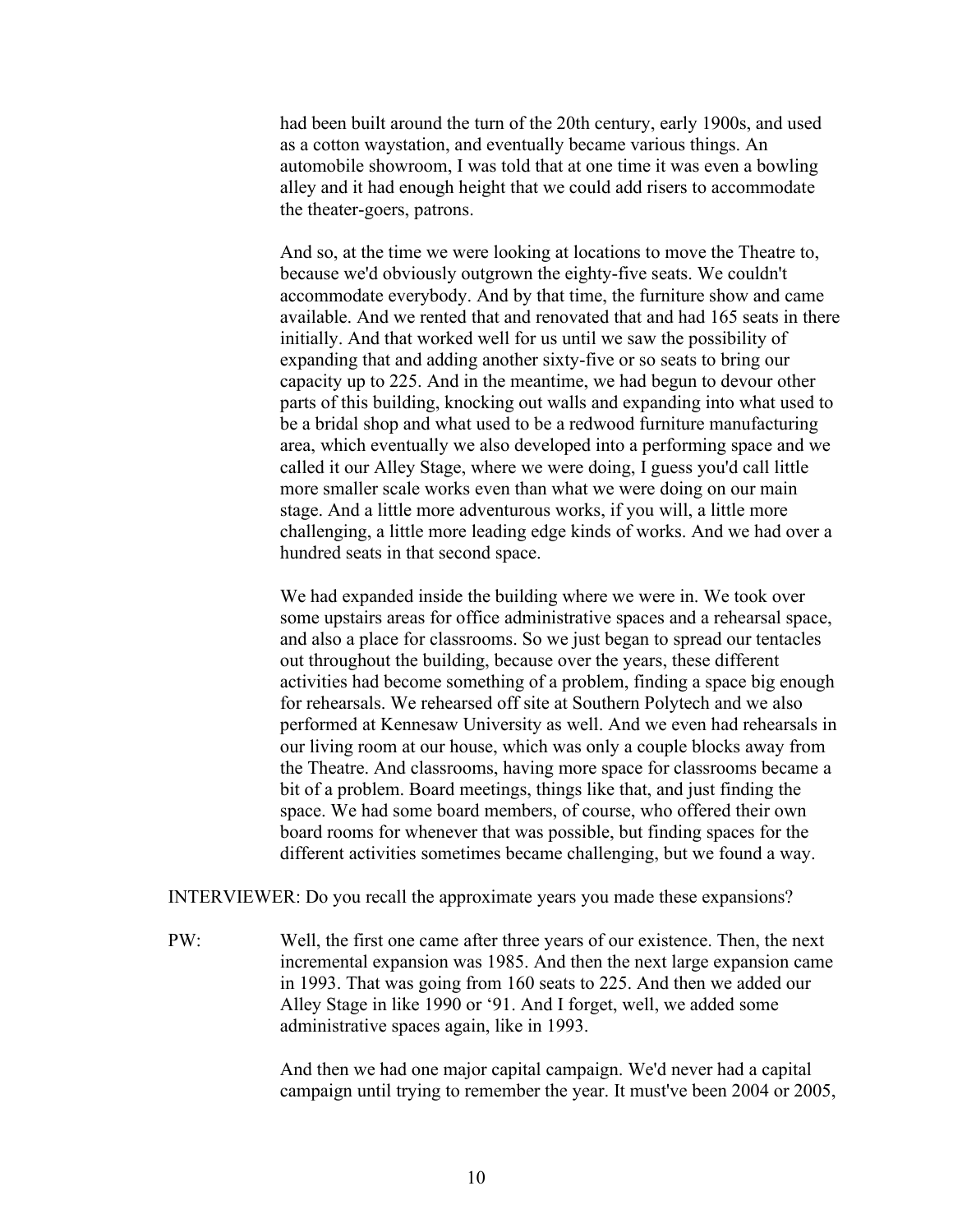when we had a drive to raise over a million dollars to expand our lobby area, which was minuscule. It was tiny. And on a rainy evening, when we had a performance, it was really difficult to get everybody into that lobby. Otherwise, people were able to spill out. And if the weather was nice we would spill out onto the outdoor area, it's a brick courtyard area, but we saw that we needed the expanded lobby. So having that campaign allowed us not only to increase the size of our scene building shop, upgrade the dressing rooms for the actors, add administrative spaces and a large marquee, which had the lighted what's it called? The moving marquee with the lights and everything. It was very spiffy for us.

So that was quite an undertaking. It ended up being well over a million dollars that we raised. Some of it in large contributions like Woodruff Arts Center and some majors on it that made large contributions, but that was by far the largest renovation. But again, looking back on it, it was all incremental, slowly, slowly.

We even took over the building that we were in. I may have mentioned that the front part of it had been an automobile showroom at one time. And in the rear, it had also been a automobile repair shop. And there was a very large industrial elevator that went from the first floor up to the second floor. And the repair area for the automobiles was on the second level. So, they would drive through and take the elevator up to the second level for repairs. So, we took over that driveway area, which had been a bridal shop. We took that over for administrative offices and even had the engineers look at the elevator to reinforce it so that it was permanently situated, because [inaudible] it wasn't used, it wasn't functional. So we had reinforced and used it for our dressing room on the first level and storage area on the second level.

But these things happen incrementally. When we would get ahead enough we would go ahead and make improvements or, on occasion, borrow money like Downtown Marietta Development Authority at one point was a good source of funds for us to make improvements. And we got loans from them on a couple of occasions, and even a couple of occasions, mortgaged our own house. On one occasion it was just to get operating money. On another occasion, it was for improvements to the Theatre. By those occasions, those points in the Theatre's existence, we had the confidence that we would be able to repay those loans and repay the mortgage on our house. We had enough confidence in the success of the Theatre that we knew we weren't going to lose our home, at any rate.

INTERVIEWER: So you mentioned educational programming that you offered. Can you talk about how your tentacles spread out to other activities that weren't production-related?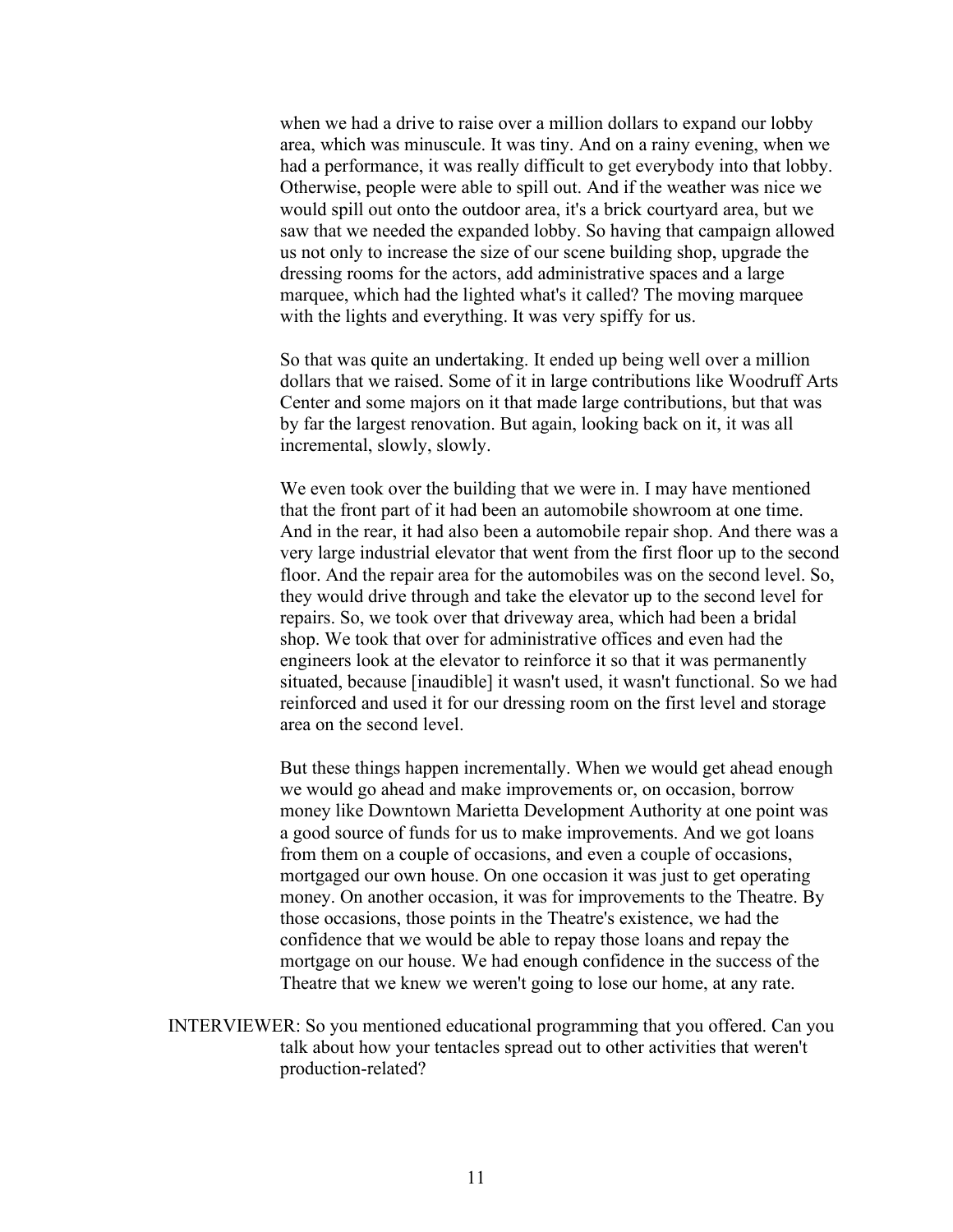PW: Yes. We had ventured into some children's theater, for one thing. It was indicated to us fairly early on that there was a need for classes, not only for adults, but for children as well. And our first classes were for adults. And we fortunately had a number of actors who had taken on those activities as well.

> And then we got into the area of classes largely for children and some summer camps. And it was a while before we hired on a staff person as an education director. We eventually did do that, but we would just usually hire somebody to, an actor. And we even had classes in playwriting. Phillip DePoy, a local playwright, had playwriting classes for us. But it was never much of a money-making proposition, as much as just being a good resource for our parents, and for adults who were interested in learning more about theater or more about acting or playwriting, or I think we even had a class in directing and stage fighting and acrobatics and that kind of thing.

- INTERVIEWER: So can you talk about your decision to move from using amateur actors to using union actors?
- PW: Yeah, I think it was like five years into our existence before we ever hired professional actors. Because it was something that we felt eventually, if we kept pace with what was happening on the theater scene in Atlanta, more and more actors were joining the actors union. And we wanted to give those actors a place to work. And as well as a lot of them who had worked for us before they became union actors, we wanted them to continue to work for us. So, it was a matter of preserving the quality of what we were doing and keeping up as a theater scene in Atlanta, and Actors' Equity by that time had a program called Small Professional Theaters, a contract. They had various types of contracts. You could do a guest artist contract where you didn't have to have a seasonal contract with Actors' Equity, but you could just hire on an individual actor, say, for one production. We started out that way.

So it was slowly. We started out with guest artists, and then Actors' Equity had this small professional theater contract for a seasonal actor in which you hire a percentage of your actors, and the requirement was that you had to hire a percentage of your actors who were union actors. And of course there was a scale, the union scale and so forth. So it's something that we always aspired to. It took us about five years before we thought we were in a stable enough position that we could go ahead and become a part of the actor's union.

INTERVIEWER: Can you talk about the makeup of the Board of Directors? So initially, and then how that changed over time?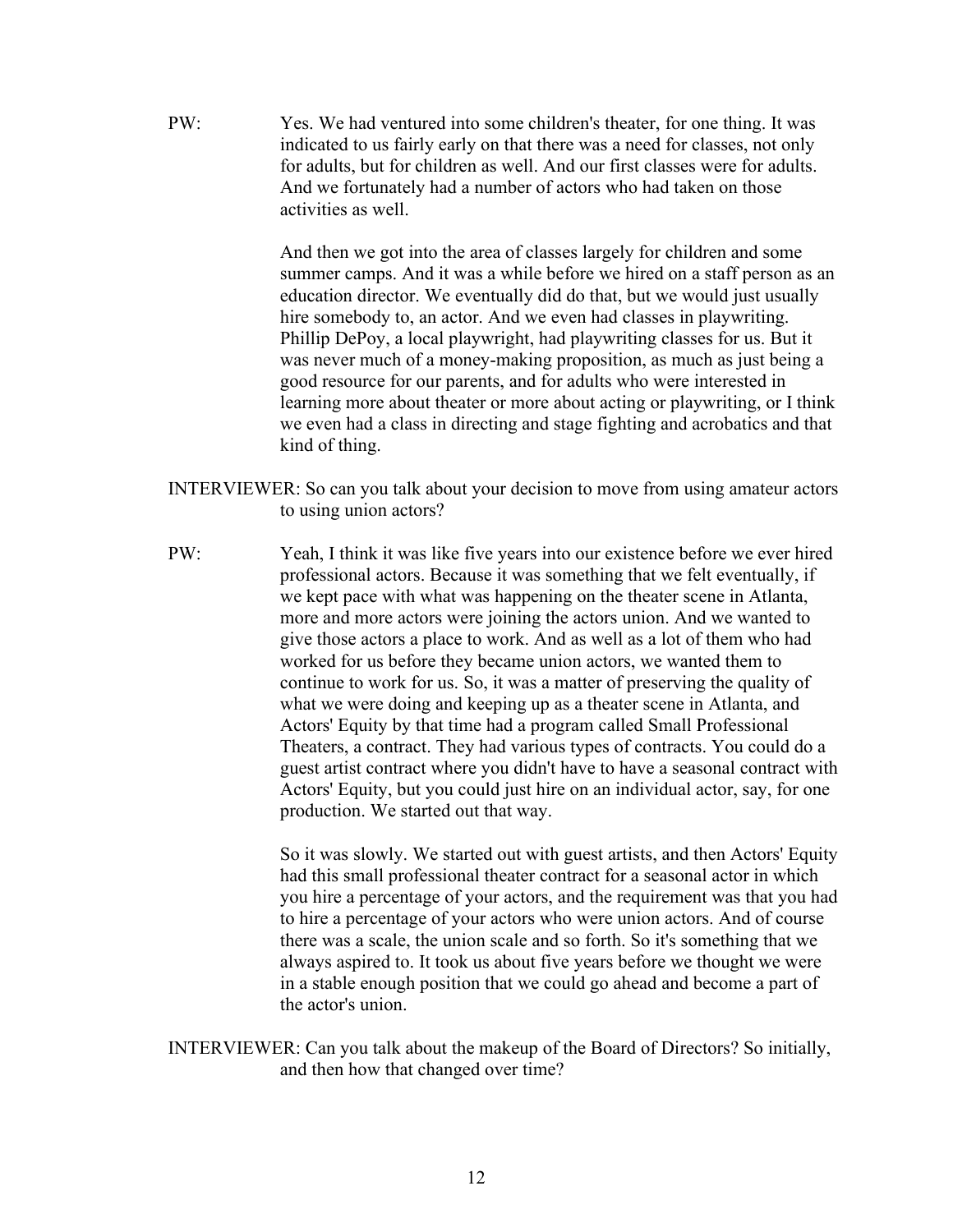PW: Well, we started out with five board members at the beginning, and that's the basic requirement actually for your  $501(c)(3)$ . But of course, we wanted to expand that to more influential community leaders. People who could hopefully help us out with our finances as well as give us professional support. We wanted an accountant, we wanted lawyers, we wanted people with different areas of knowledge, as well as different spheres of influence. Bankers were always helpful. Of course, we had a number of professional people, to say medical professional people and corporate officers, and just, across the board, all types of professions.

> But we had always hoped that they would not only be able to bring us to port through their knowledge of business and whatever professional they were in, but also to help us out with using their knowledge of the community, their professional contacts and so forth, in securing not only patrons but contributions as well. By the time we closed, we had, I think fourteen or fifteen, maybe sixteen board members. Of course, when you run into an economic downturn like we had in 2008 and 2009, it's hard to get people to come onto the board because they are afraid maybe you're going to go under, you're going to collapse or because you don't have the amount of contributed income that you might need to continue. But generally, it was fairly easy to get board members, and good ones.

- INTERVIEWER: Did you notice a change in the makeup of the board after the Cobb County resolution? Or did it stay --
- PW: Notice a change?
- INTERVIEWER: In the makeup of the board?
- PW: Not really. We lost some board members as a result of that. Some of them wanted to shy away from the controversy because the controversy continued, and the Theatre seemed to be the lightning rod for a lot of it. It continued long after that initial resolution was adopted because there was a strong effort to have that resolution rescinded. And there was a local organization that was formed just for that purpose. And a number of them were reluctant to be a part of a theater for whatever reason, their own profession, their own personal opinions. I suppose there were various reasons, but we did lose at least two board members directly as a result of that.
- INTERVIEWER: And the organization that you mentioned, the local organization, was that Cobb Citizens Coalition?
- PW: Yes. Exactly.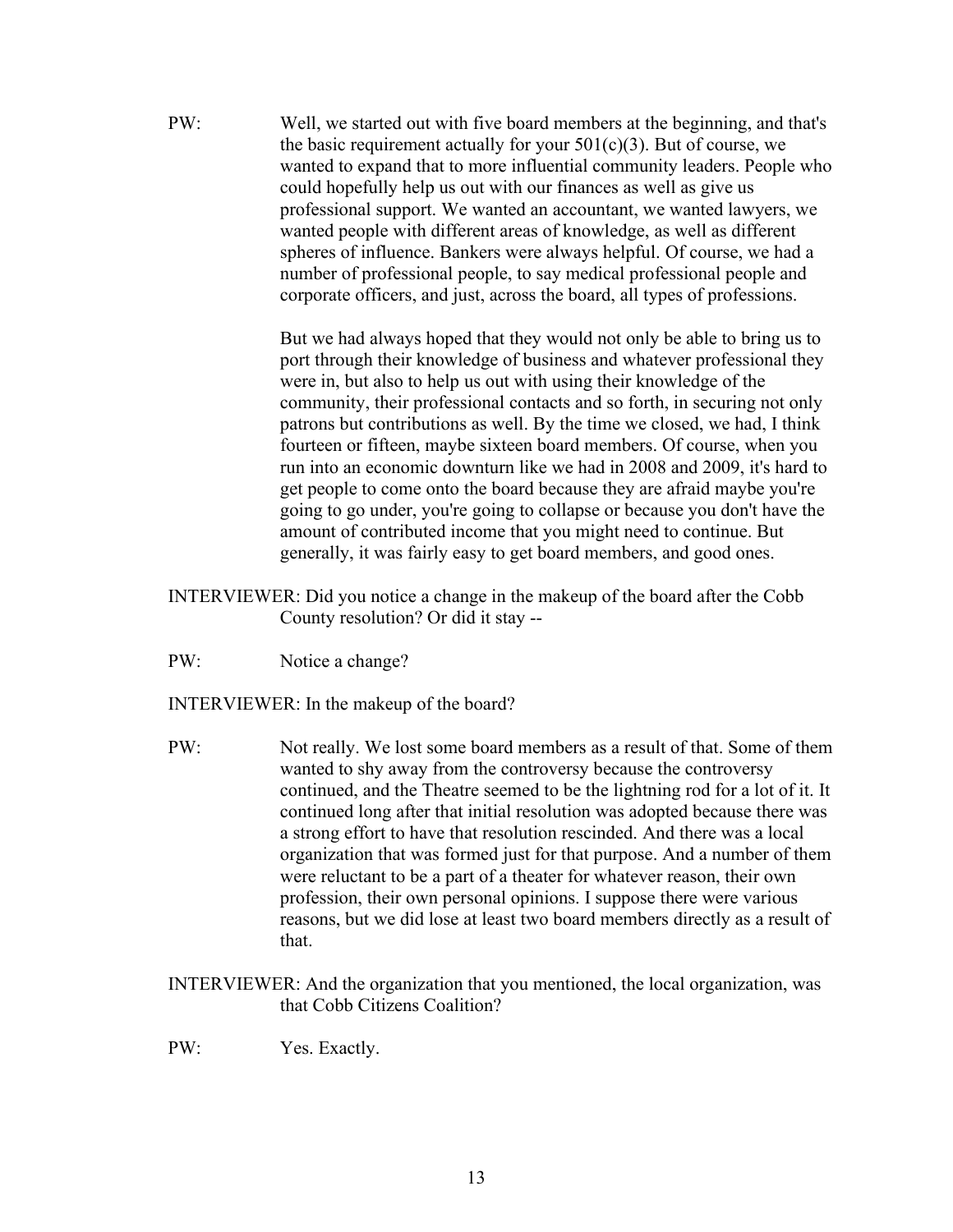- INTERVIEWER: Can you talk about the community reaction to Lips Together, Teeth Apart and how that kind of got the whole thing started?
- PW: First of all, our patrons largely were very supportive. I mentioned earlier about the Jenny's Awards and the audience voting. They voted that their favorite show of the year. We had so many of them who had seen it and said, I don't understand this. It's such a wonderful show. And they just couldn't understand what it was all about. As far as the community, like all of those things, it has a way of becoming confused. I remember one anecdote that was told to me, and this is kind of an indication, the way things can get distorted. I guess it was in a beauty parlor. One lady was overheard to characterize us that theater down the street shows us porn movies. And yeah, this was her perception of what she had just heard. It's like the old game you play, Gossip. It goes around and ends up being a completely unrecognizable story at the end, that it gets changed along the way.

So I'm sure there was that element of what the local perception was, and there were those supporters who were generally opposed to, well, it became a thing about homosexuality, of course. Yeah. And that was the primary driving force behind the commissioner who instituted the resolution, who was responsible for bringing it before the Board of Commissioners. I remember that at the hearings that the commissioner held on changing the County's -- or adopting the resolution, it was pretty much even. Very polarized. It was essentially two camps on either side of the Board of Commissioners' auditorium. And one side was very supportive and one side was very anti. It was quite alarming and interesting, and a bit upsetting as you could well imagine, because we had no intention of getting into a controversial area or such as that.

And all we wanted to do was produce -- Because Mike and I had seen Lips Together Teeth Apart in New York and loved the show, and said, "Oh, we've got to do it." Even though it had its challenges, not subject matter but things like having a pool of water with 1100 gallons of water that served as the swimming pool. And that was the setting. And so, it had its challenges, but we still felt this show had tremendous merits and it had won several awards. So, we felt that it was well worth doing and so did our patrons, our regular patrons. We had those who criticized us for doing it, but they were very small in number.

- INTERVIEWER: And did they experience, with that production and with the resolution, did it at all change how you selected future productions? Did you shy away from anything for a while?
- PW: No, we didn't. We had done shows prior to that that had homosexual characters that dealt with, maybe not thematically, entirely thematically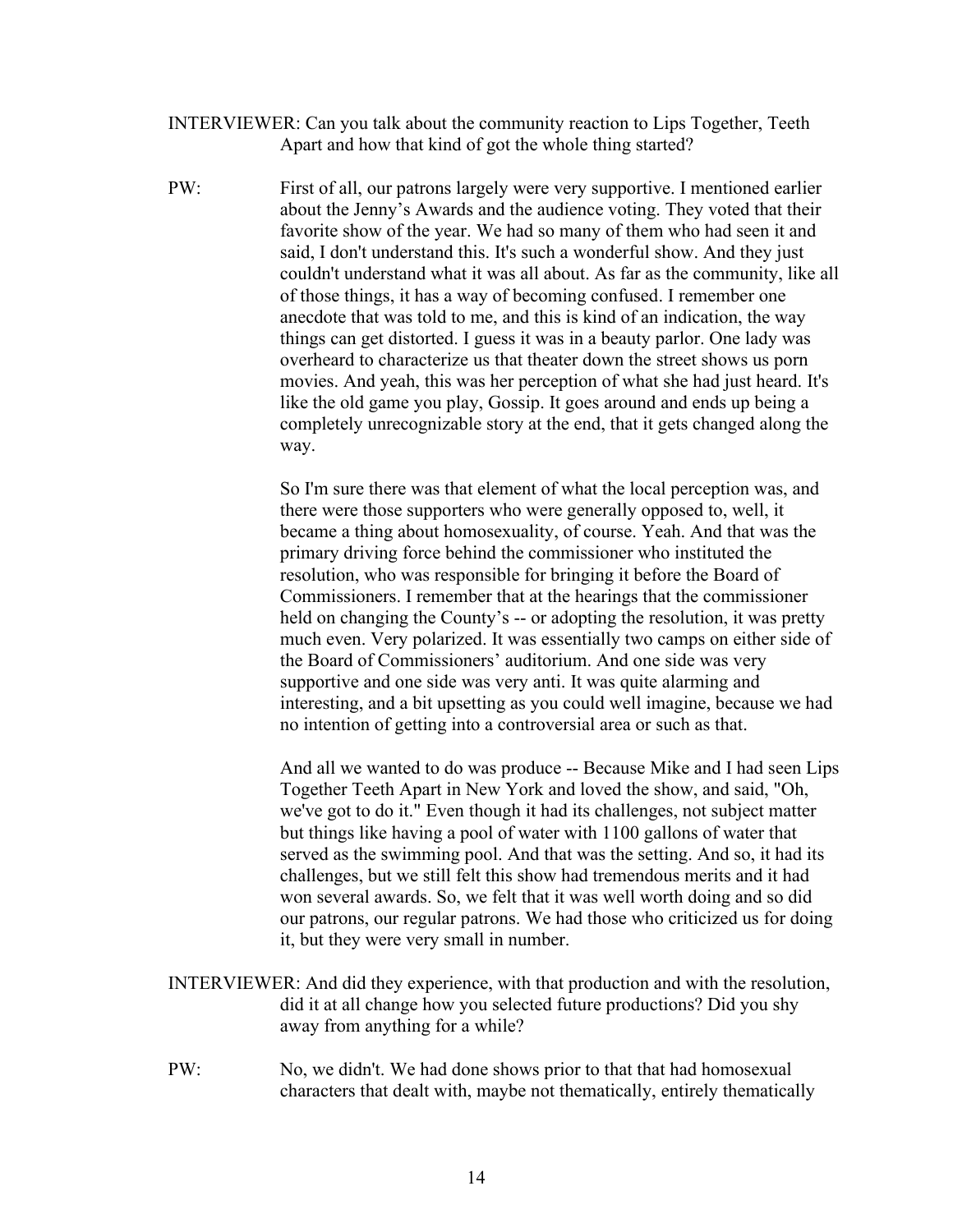about homosexuality, but touched on homosexuality. But we continued to do shows. Tru, which was about Truman Capote, a one person show, the Three Trials of Oscar Wilde, those are two that come to mind immediately. Independence, a show by Lee Blessing had a lesbian character in it. But yeah, we not only programmed those types of shows that included those themes and characters, but a lot of social issues across the board. Alcoholism, adoption, abortion, just a whole range of social issues that our plays touched on. We didn't shy away from it, we thought those were important enough that they deserved to be seen by our audiences.

- INTERVIEWER: And you also mentioned losing board members and subscribers because of the resolution and the controversy. Did you have any personal repercussions from that?
- PW: Personal?
- INTERVIEWER: Things that were non- Theatre related? Did people change towards you or Michael?
- PW: Oh, not perceptibly. I don't think so. We had a lot of people we didn't know who, in a sense by the developments, that they felt like reaching out to us and saying, "Bravo, and here's a check and thanks for what you're doing and keep up the good work," those kinds of things. I don't think we were ostracized in any way, or at least that we could perceive of. And we just kept going about our business as we always had. We never made any claims to be anything other than what we were. We didn't try to conceal the fact that we shared a home together just off the Square. We didn't feel the need to look like heterosexual men and have dates when we went on different occasions. We didn't feel the need to do any of that.

We just kept doing things as we'd always had done. Again, like I say, there was nothing directly directed at us. I think if anything, it gained us friends. And I think, especially for actors, because we had people tell us on more than one occasion that they would go for an audition and on their resume they would have that they worked at Theatre in the Square in Marietta, Georgia, and that would immediately be a conversation starter for them. So, it was helpful in some ways like that for people.

- INTERVIEWER: So, can you talk about your perceptions for the motivation behind the anti-gay resolution in '93 and as well as the cutting of the arts funding?
- PW: It was interesting that just prior to the time that our show opened, I guess the timeframe might have been like March or April, there was a large meeting of some conservative religious leaders in Marietta, and they were quite vocal about wanting to insert themselves into what they considered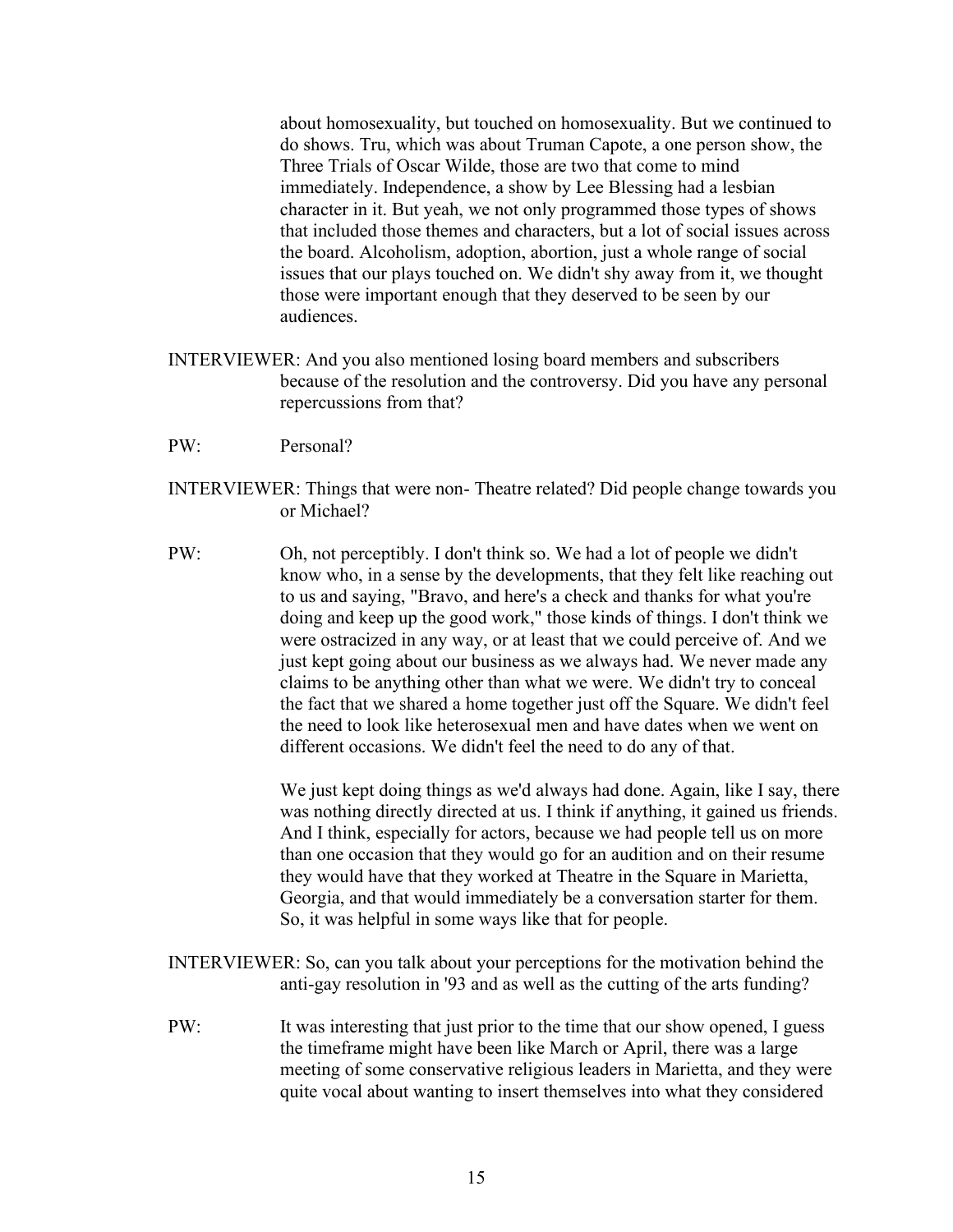an arts scene that was immoral and being a bad influence on the public. I think this show sort of played into the hands of some of those religious leaders. I think you have to remember also that it was not only here, but throughout the country, that this was prevalent because it seemed like the conservative religious organizations were looking for, well, for lack of a better way of expressing it, looking for causes to fire up their base to get contributions for their religious organizations. So, the best way to do that and get attention was attacking what they considered pornographic or immoral artwork, performing arts, as well as other artistic works. Robert Mapplethorpe comes to mind.

That's been a while back and I can't remember others, but there were a number of others as well. And they attacked the National Endowments for the Arts for funding these organizations. And so. getting to the county was a way of also getting it funding, because at this point we were getting funding from the county, which amounted to like about \$25,000 which is a sizable portion of our budget. And by far the largest amount that had been granted to arts organizations in Cobb County. By this time, there was a granting organization in the county that oversaw the funding and how the funds were distributed. So, we were one of the largest beneficiaries of the funding.

I think this was seen by religious organizations as a way to implement their efforts to diminish the influence of arts organizations they thought were bad for their community. And by getting to this one commissioner, they were able to succeed, in our case, they were able to succeed. But like I say, this whole effort across the country was pretty pervasive, I think.

- INTERVIEWER: Can you talk about attending the commission meetings? You've already mentioned how polarized they were, but maybe talk a little bit more about the experience of attending them and something about your involvement in the protests about the resolution.
- PW: Well, of course we were there for all the protests. If there was addressing the crowds or whether we were a part of that, and of course being present was something I felt was important. As far as attending the meetings, we spoke to the commissioners on our behalf and on behalf of arts funding, preserving arts funding, it evolved into a thing where there was strong opposition to arts funding as well as the anti-gay resolution. So, there were those two prongs to the thing. Of course, we continued to be outspoken as far as supporting arts funding, as well as the right to produce the kinds of shows we thought were important for our patrons and important to bring to the community and not to be censored. Censorship was also a part of it.

We felt very strongly about being opposed to any kinds of censorship, very definitely. I think probably stronger than proposing abandoning the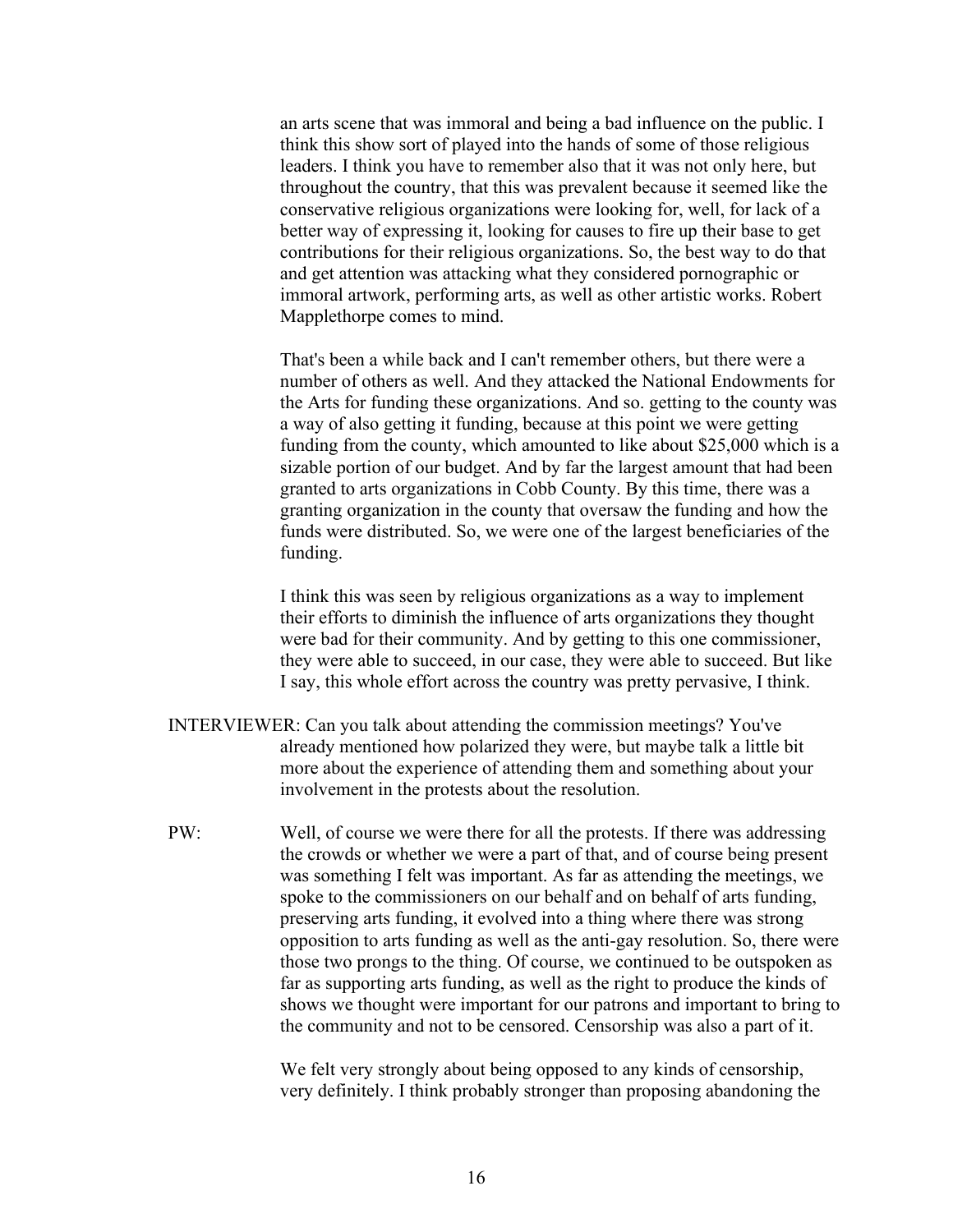funding for the arts organizations. But to me, it was a very stressful time, I think, particularly for Michael, who had been diagnosed as being HIV positive probably a year or two before that. I think that the stress of all of this certainly hastened the worsening of his illness. He contracted pneumonia a few months after that and was hospitalized for over two months and was in ICU and on a ventilator for a long period of time. I attribute a lot of it as being brought on by the stress of this.

People contacted the press. It was a constant thing dealing with the press. We had bomb threats. People offering their criticism and calling us and it was just a very stressful time all around. And attending the meetings, the commission meetings, which were pretty volatile certainly by virtue of bringing up opposing viewpoints. I remember at one of the rallies that were held in the Square, of course, a number of opponents they had signs like, I remember one in particular, "Thank God for AIDS" and things like that that were just very repugnant, very repulsive.

And I remember one of the speakers at one of the commission meetings said somethings to the effect like, "This is not San Francisco. This is not New York. This is Cobb County." There was a very narrow view often expressed. So, it was really difficult to deal with. Again, a lot of good, loyal, devoted supporters and the formation of the Cobb Citizens Coalition certainly was heartening. Just hearing from a lot of our patrons and longtime supporters was also very encouraging for us, gave us good moral support.

- INTERVIEWER: And did you get support from the metro-- like the Atlanta arts community as well or was it mostly local? You'd spoken about some national support that you'd gotten as well.
- PW: Yes, we did. We got a lot of nickel and dimes, if you will, checks from various parts of the country, but also from people like Joanne Woodward and Paul Newman. Joanne Woodward, of course, spent a good deal of her early youth in Marietta, went to Marietta High School, I think. She came along and offered to donate \$25,000 on the condition that it be matched. It was not only matched by individual supporters, contributors, but we had one individual who came up and gave us the full amount, the \$25,000. The business community in Atlanta also stepped up. I remember we were invited to an opening night of the season opening of The Alliance Theatre in downtown Atlanta, and they took us on as the stars of the show, and a number of their individual board members and the mayor of Atlanta were there and were particularly praising us for what we had done.

These business leaders all kicked in over \$30,000 to contribute to the Theatre. So overall, as far as funding and financing, we benefited greatly. It was quite a windfall for us. But, it didn't last too long because we had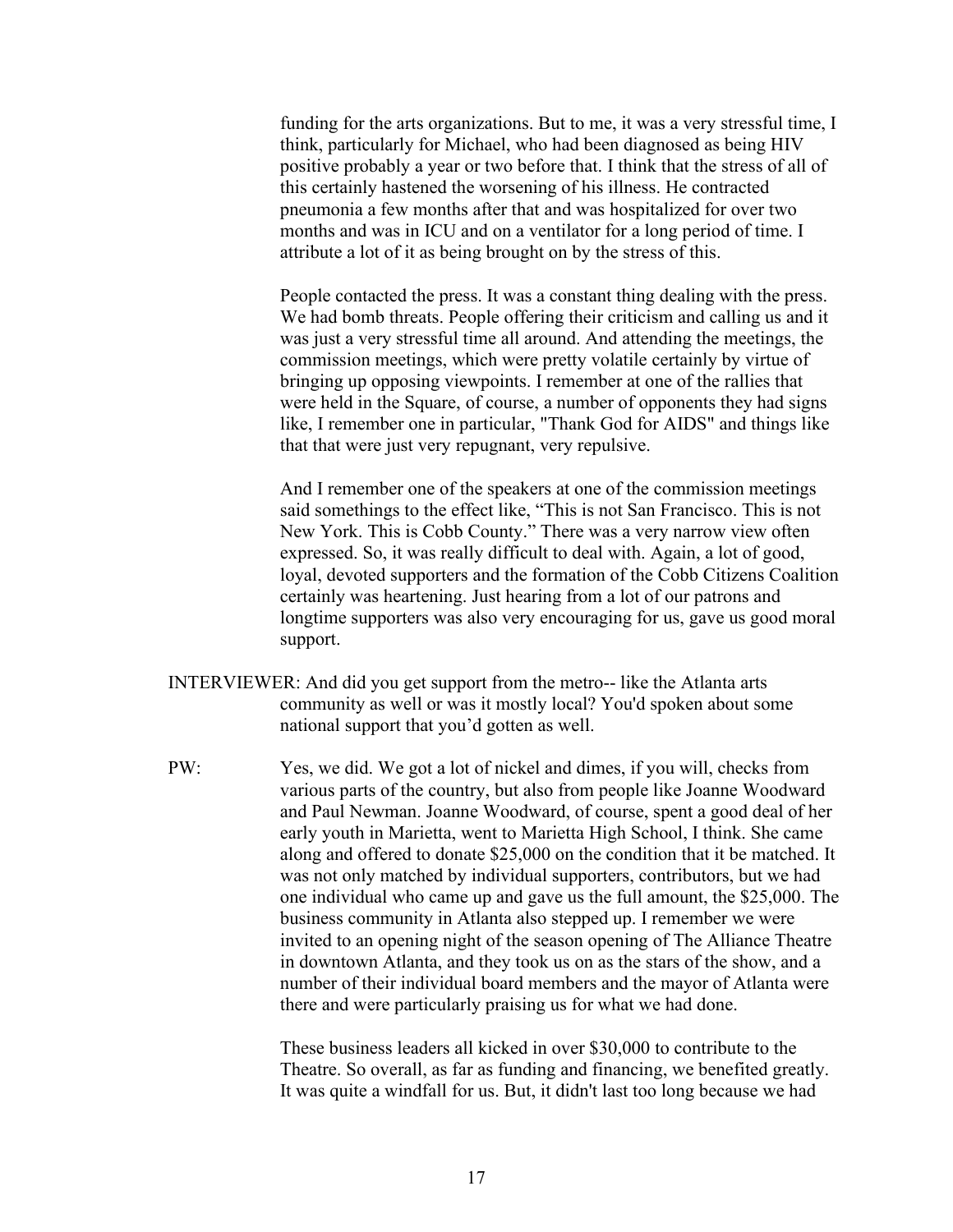lost over a thousand subscribers, as I say, at least two board members. And of course, along with our subscribers went a lot of contributions that we had been dependent on. So, it greatly impacted us, initially in a very positive way financially, but that gradually caught up with us and it wasn't long before we were experiencing really stressful financial times because of having lost contributors and subscribers.

INTERVIEWER: How long do you think it took you to get back to that point?

- PW: I would say it took us at least two or three years before we ever got back to that and back to the level where we were. Gaining back those subscribers that we lost, not the same ones, but building our subscriber base back up to where it had been prior to that, which was just about four thousand. So yeah, it was about that long, but it went on for years. I mean, and we still hear from people who ask us about it, question us about that, because it spilled over into the anti-gay resolution spilled over into opposition to Cobb County as being a location for a venue for the Olympics, which came along in 1996. And so, a lot of people heard about it that way, as well as having heard about it through the Theatre's production of Lips Together, Teeth Apart. So, we were in the press, needless to say, quite a bit, quite a lot.
- INTERVIEWER: You said that that was a good thing for the actors. Was it positive for the Theatre or did it have its challenges being associated with Cobb County?
- PW: Well, I think in the long run it was positive for us. We lost those subscribers and we lost those contributors, but we kept doing what we were doing. We kept doing what we thought was quality work and we built ourselves back up and whether or not they wanted to support us as a way of showing they were opposed to the commission's actions or not, I don't know. But I'd like to think it was because we continued doing just what we were doing before, quality theater and just trying as best we could to ignore what had gone on outside in politics.
- INTERVIEWER: Can you talk more about Michael's diagnosis with HIV and how his responsibilities with the Theatre transitioned as the disease progressed?
- PW: Well, it went on for quite a while and before he was finally diagnosed, there were a number of bouts with different conditions, illness, and it was debilitating. There was a long period of hospitalization. And then, there was a period where he recovered to the point where he was able to come back to work full time and even directed a couple of shows before it became obvious that he could no longer work. Like I say, it was so debilitating that he was home-bound actually. I was his primary caregiver for a very long time, and so juggling that with responsibilities at the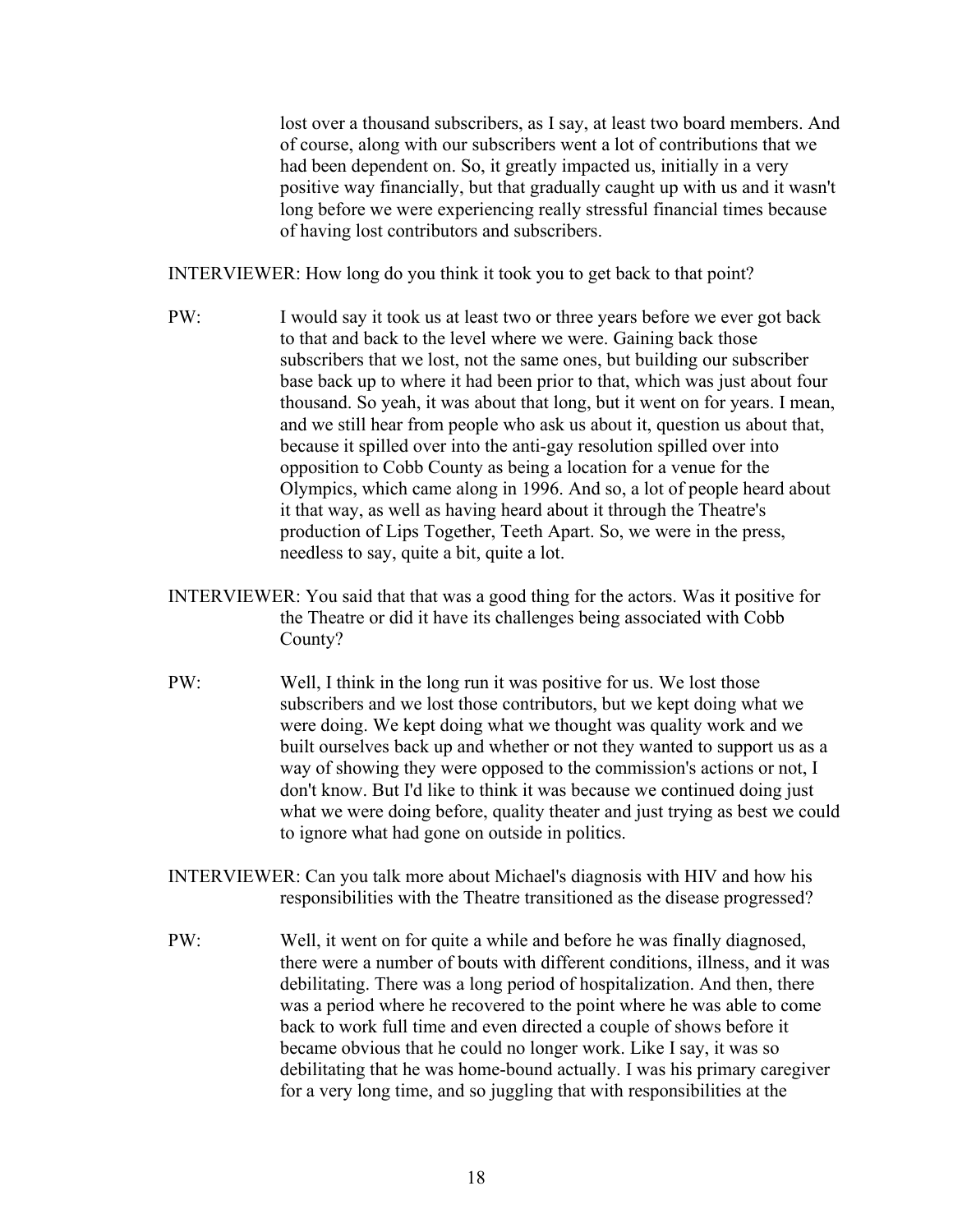Theatre and caring for him, before we were finally able to get a caregiver to visit regularly, it was very difficult. It was quite difficult for a long time.

- INTERVIEWER: Did you ever take a leave of absence from the Theatre while you were his primary caregiver? Or were you still there at the time?
- PW: No, I think one of the things that helped is because I lived so close by, if I were needed to be there for him it was only five minutes away. And so, I was able to do that and not have to be present with him all the time. And up until, actually a short time before he passed away, he was able to do things for himself a lot. He just wasn't able to get out and go to work. He didn't have the stamina, of course, for that. Up until just before he died he was able to do quite a lot.
- INTERVIEWER: Was it difficult on Michael to not be as actively involved in the Theatre?
- PW: Was it?
- INTERVIEWER: Difficult on Michael to not be actively involved in the Theatre? Did he want to hear about everything that was going on?
- PW: Yeah, and he continued to want to do things. He had been co-directing the last show that he was involved in and it got to the point where he was writing. His voice was affected and, sorry, his speech was inaudible most of the time. And even his writing was illegible. But he nevertheless tried. He was trying to give direction. He was trying to still be a part of the thing. He still to wanted to inject himself into what was going on at the Theatre. He had, like they all do, had this streak of vanity that he didn't want people to see him. He had become emaciated, considerably emaciated. Nevertheless, he appreciated -- some of the actors that he really liked and respected -- he appreciated seeing them and hearing them tell about what was going on and gossip and that kind of thing. So, he very much wanted to still participate to a point as much as he could.

INTERVIEWER: Can you talk a bit about Michael's death and how it affected you?

PW: Well, of course it was unbelievably sad and it was inevitable. I mean, the doctor had said that he had done everything he could, but of course it affected me and it affected everybody at the Theatre. It was quite a sad time for all of us. He was such a charismatic character. I mean, known throughout, I think, the community and certainly the theater community, it was seen as quite a loss and drew an overflow crowd to the Theatre for the memorial service for him. And of course, my personal loss. It's hard to estimate something like that. It was a terrible loss for all of us. It was.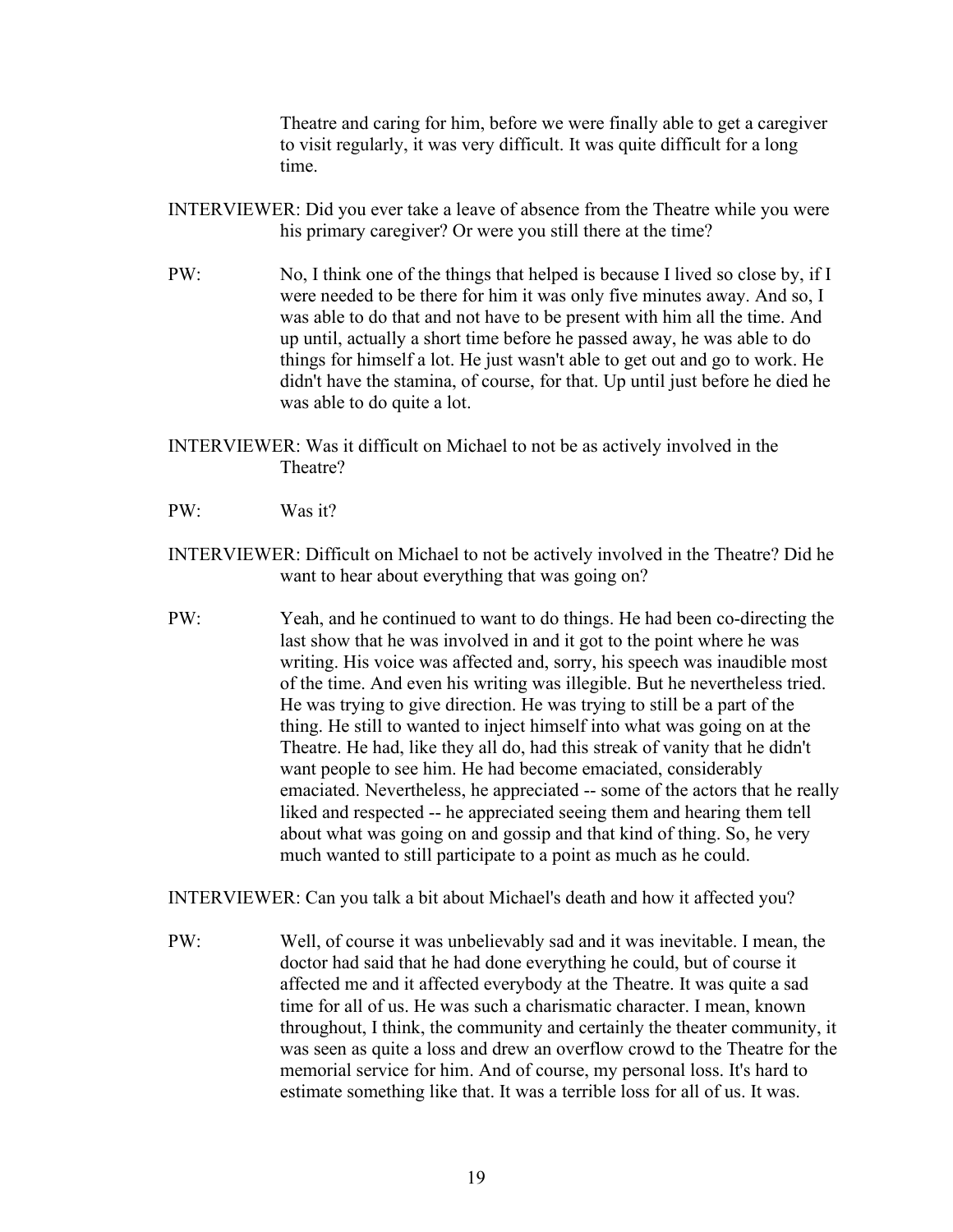INTERVIEWER: What was it like running the Theatre after Michael was gone?

- PW: Well, we kept on. I mean, you just have to keep going. I remember he died like on a Saturday and we had a board meeting on Monday and I wanted to continue going ahead with the board meeting and it obviously it was overshadowed. His death was, overshadowed everything I think. But we went ahead with that and we just kept going. Yeah, we had to, had to keep going.
- INTERVIEWER: You mentioned you hired a new, I believe artistic director after his death, but it didn't work out. What led to the decision of you taking on those dual roles?
- PW: What?
- INTERVIEWER: You hired an artistic after his death and it didn't work out. So what led to the decision of not hiring another artistic director, but you taking on dual roles of managing and artistic director?
- PW: I think by this time I saw that I could handle both, and it was also a problem of economics. There were both of those things. It hadn't worked out to the satisfaction of the other person, nor to the Theatre, and initially I said, "I'll just do it myself and see if we can make it work." Because the economics that was here at that point happened to be such that we couldn't afford to hire anybody else. So I just took on both responsibilities and offloaded a number of administrative responsibilities to other staff members.

That helped a lot as well. So, for instance our business manager took on some responsibilities. By that time we had a marketing and development person who took on some administrative responsibilities and dealings with actors equity. We had a staff member who -- A business manager who could assist with some of those things. So a lot of things that I had been doing as managing director were shared by other staff members and that enabled us also to keep the structure of the staff where it was.

- INTERVIEWER: And you talked a little bit about, I guess, structurally how you took over being a producing manager but how did the process change for you because you had -- I assume you and Michael had bounced ideas off of each other. How did you go from that kind of collaborative experience to a more individual or did you find someone else to collaborate?
- PW: Well, there was someone else, like I mentioned before, we hired an artistic associate to come in and that was enormously helpful. We could bounce ideas for shows off each other and having another resource on staff who was familiar with the theater scene not only locally but kept up with it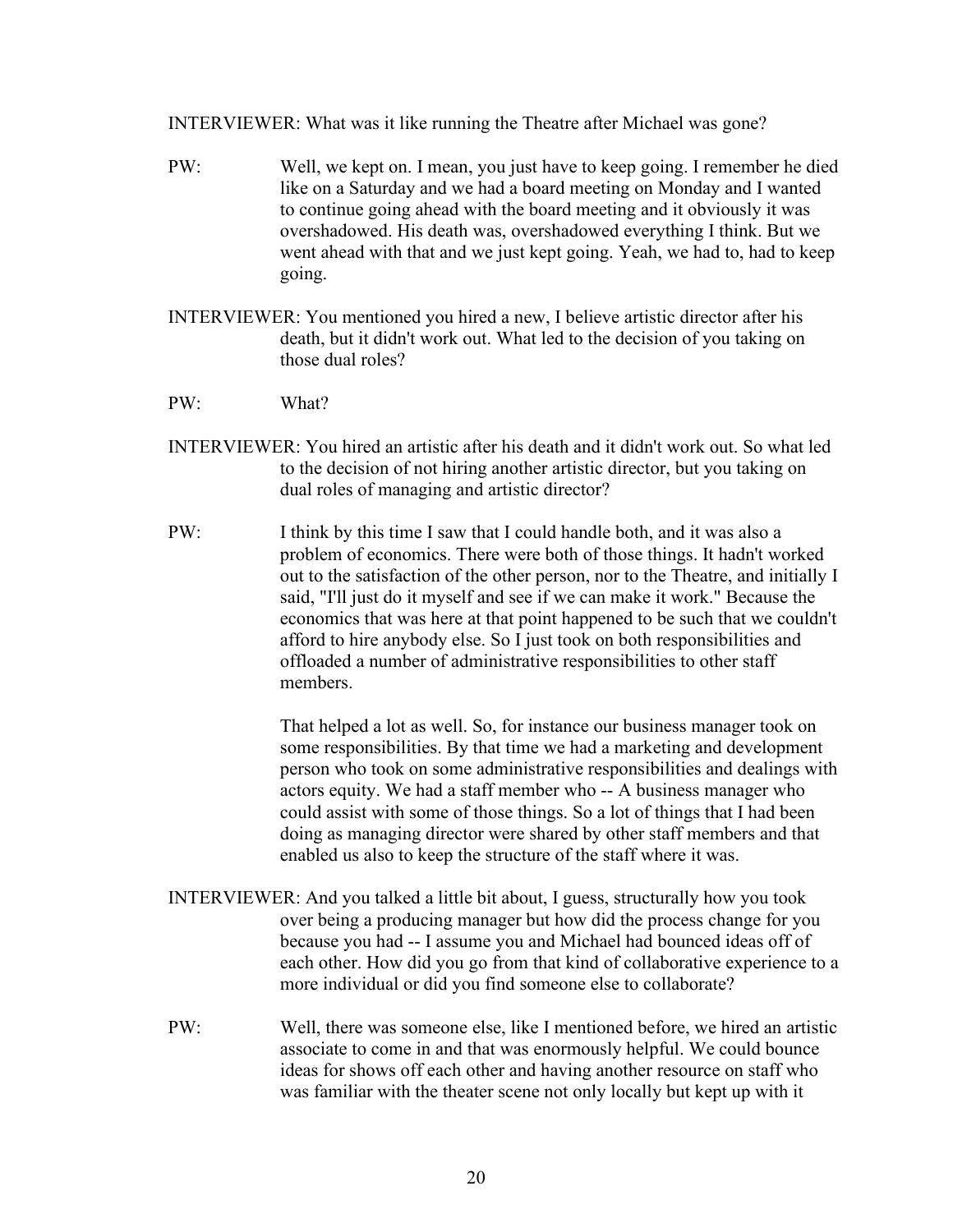nationally was also helpful, as well as what I was doing. I could go out and see shows wherever -- scout, if you will, and the other person could do that as well. So even though we didn't have another person strictly devoted to artistic, it was someone who could share those responsibility.

- INTERVIEWER: So, can you talk a little bit, you've mentioned earlier about theater and the course collaborations with Kennesaw State University and, also with SPSU?
- PW: I think we did at least three productions at Kennesaw, and I really appreciate what Kennesaw did for us at those times. Being able to use the larger theater here and they were shows that were very successful for us. We wanted a larger space to handle the demand and the same thing happened at Southern Tech. It was a larger theater and was able to meet the demand. You know, we did a couple of holiday shows there and as well as at Kennesaw, The 1940s Radio Hour, as well as Smoke on the Mountain which were two of our all-time most successful shows. And we did the same thing at Southern -- SPSU. Holiday shows as well as Smoke on the Mountain, as well as, at one point we did a show -- We had a show that was running on our main stage, on the Square, and it was so popular that we decided to bring in the next show, which was a one person show about a banjo player. We decided to bring that in at SPSU and put it on their stage and continued to run the other show at the Theatre in the Square.

But in all cases the relationship was, it was very good. I think it was positive for both of us. I think a lot of citizens got to see it. We certainly made offers, special offers for students to see the shows that we had at the campuses. In that respect it was good too. As well as, I think fostering an amicable relationship between the different -- the academic world and the theater world. It was a good symbiotic relationship I think.

INTERVIEWER: Did you have any collaborations with any faculty members?

- PW: Yes, we did. JoAllen Bradham did some drama techie work for us. John Gentile did an adaptation of a Christmas show for us. Santa Claus Stories. We worked with Karen Robinson on occasion, and of course the number of people came to our shows. And we had offers for students, discount tickets and so forth.
- INTERVIEWER: So you touched on it a little before, but can you talk about the changing economic conditions and how they affected the Theatre?
- PW: Well, the impact that's quite striking, certainly starting in like 2008. And one of the first things that came along, I think was our children shows. You know we were bringing in busloads of kids for -- We had a student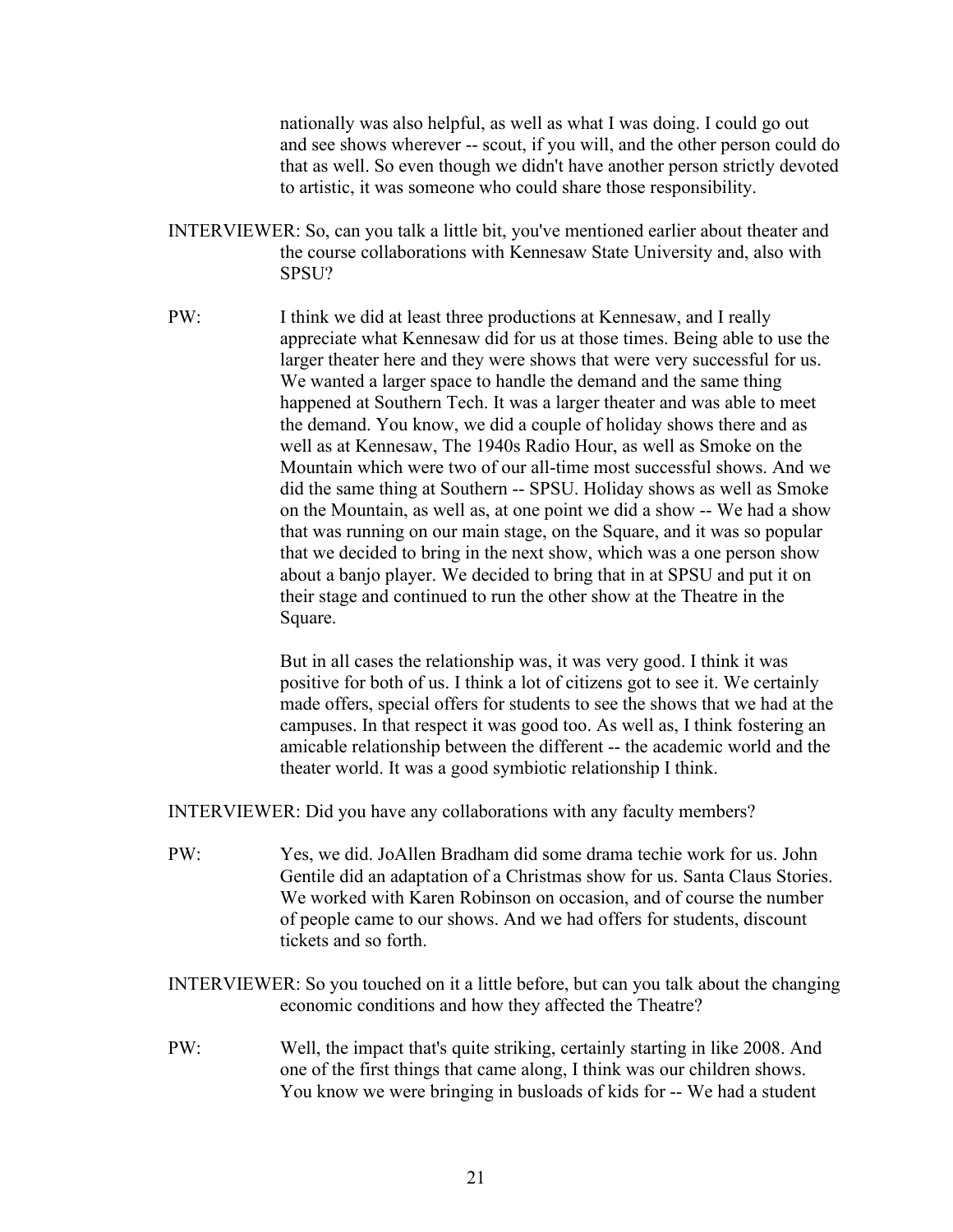matinee for one show a season. It was specifically designed to appeal to students -- Classic or contemporary work that was by an important author, that kind of thing. And so the economics had hit these schools, gas prices had skyrocketed and it was hard for them to afford to transport the students. So losing that was impact enough, but also we thought right away that it was affecting our level of contributions. The downturn was just dramatic. I don't remember the percentage that we lost but it was largely in contributions and in corporate contributions in particular, but it affected us enormously.

- INTERVIEWER: I'm sorry, I just want to backtrack for one more question. Did your previous -- I don't know if it was a relationship with Betty Siegel, but do you think that that fostered a relationship with the school?
- PW: I may have. We never talked about it ourselves, between ourselves. We always dealt with whoever was in charge of the theater. It may have, I don't know. I don't know if she had any influence in that direction or not. She was always a very good, very strong supporter of the theater, Theatre in the Square, and at one point her husband Joel, was on our board of directors. So our own personal relationship was good, as well as her support for what we were doing in the community was strong.
- INTERVIEWER: So can you talk about the board's role in the decision to close the Theatre?
- PW: Well, It all had to do with economics and boards can be a pretty unmanageable lot at times, somewhat like herding cats. And I've seen this happen in other theaters. I've seen boards not work so well and become so adversarial that it affects the demise of theaters. And I think that's obvious with us too. It may not be apparent to everybody but I certainly don't mind saying that it certainly was a part of ours demise because we ended up with a board that was largely made up of business types and many of whom I felt lacked an appreciation for what we were doing. And they felt, I think more strongly that we should be self-supporting and the economics had played into this of course, because our contributions were at such a low level. They felt a desperation, they felt a frustration that we weren't getting the kind of support we were getting. And I guess there's always a need to strike out against what you think is wrong. But I think a large part of it was that we had business types.

For instance, I think it was hard for them to understand that we needed a larger base of contributors and that we could not be self-sustaining. It's just an impossibility. And keeping our ticket prices as low as they were and doing the quality of work that we were doing, we needed other sources of income other than from ticket sales. And it was so hard for them as businesspeople to understand that. So I think it was a complex, it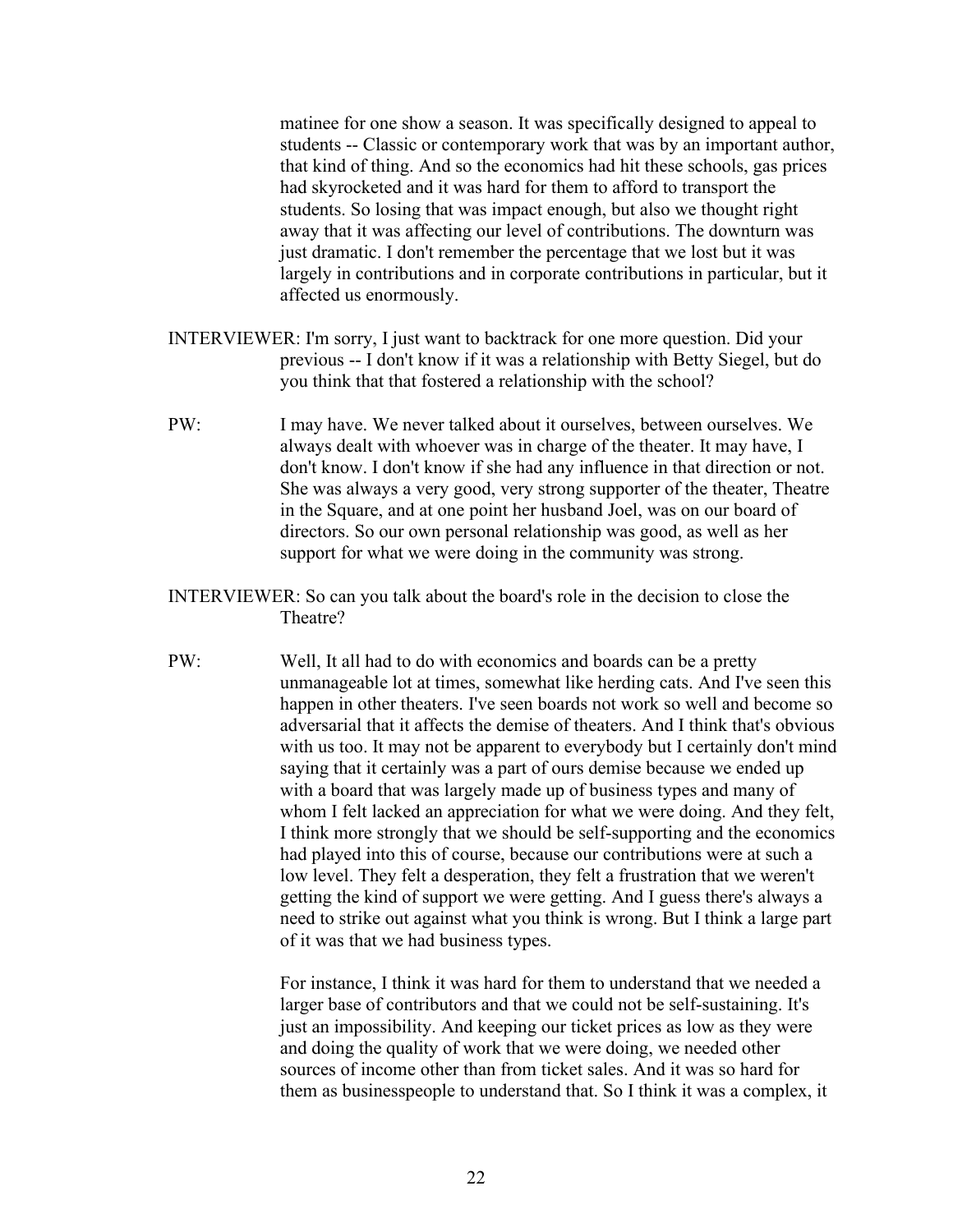was just a mixture of things. It was a complicated situation that created this adversarial environment. And it got to the point where they thought that the only thing they could do was just close the Theatre. We had an indebtedness of about \$300,000 and there were -- I had identified over \$300,000 worth of potential income that we could tap into that could keep the Theatre going but they preferred to just close the Theatre altogether and go into bankruptcy.

I was very strongly opposed to it and I told them that they were making a monumental mistake. I was just powerless to do it, even though I was a member of the board. The executive committee at that point had become the driving force for the board and they were meeting separately outside of the regular board meetings and making determinations about things that I felt should have been decision-making by the entire board. And I hate to talk about it, but I think the ending of the Theatre was pretty shabby, quite frankly.

It was done through a teleconference call, not an open board meeting. There had been an open board meeting on the previous Friday and they had wanted to delay closing the Theatre -- for one thing, to give me time over the weekend to try to identify some sources of funding, which I did, but they wanted to meet on Monday to make the final decision and to pull together a press release and announce it to press and develop a strategy to announce it to the staff, in the event that we close, and determine the direction they would move as far as bankruptcy, or at least one board member said, just let it dissolve. It was quite a blow to me personally and I was not only disheartened by it, I was quite honestly pretty bitter about it because I felt there was a means that we could've kept going.

INTERVIEWER: Can you just briefly describe what funding sources you had identified?

PW: What?

INTERVIEWER: What funding sources you would identified?

PW: Well, we had one major contributor to the Theatre in last few years of our existence. They just came out of nowhere and at one point were giving us as much as \$250,000 in one season. Which was significant when you consider that our budget, by the time that we closed, was 1.5 million, 1.4 million. So that was a significant chunk. And this was pretty much an ongoing source of contributed revenue for us. We used to have a good relationship and he appreciated us and obviously we appreciated him. It was a foundation, family foundation, but for some reason there was a period where we lost that source of income. And so out of desperation, I went back to him at this point, and tried to make a reconnection there. And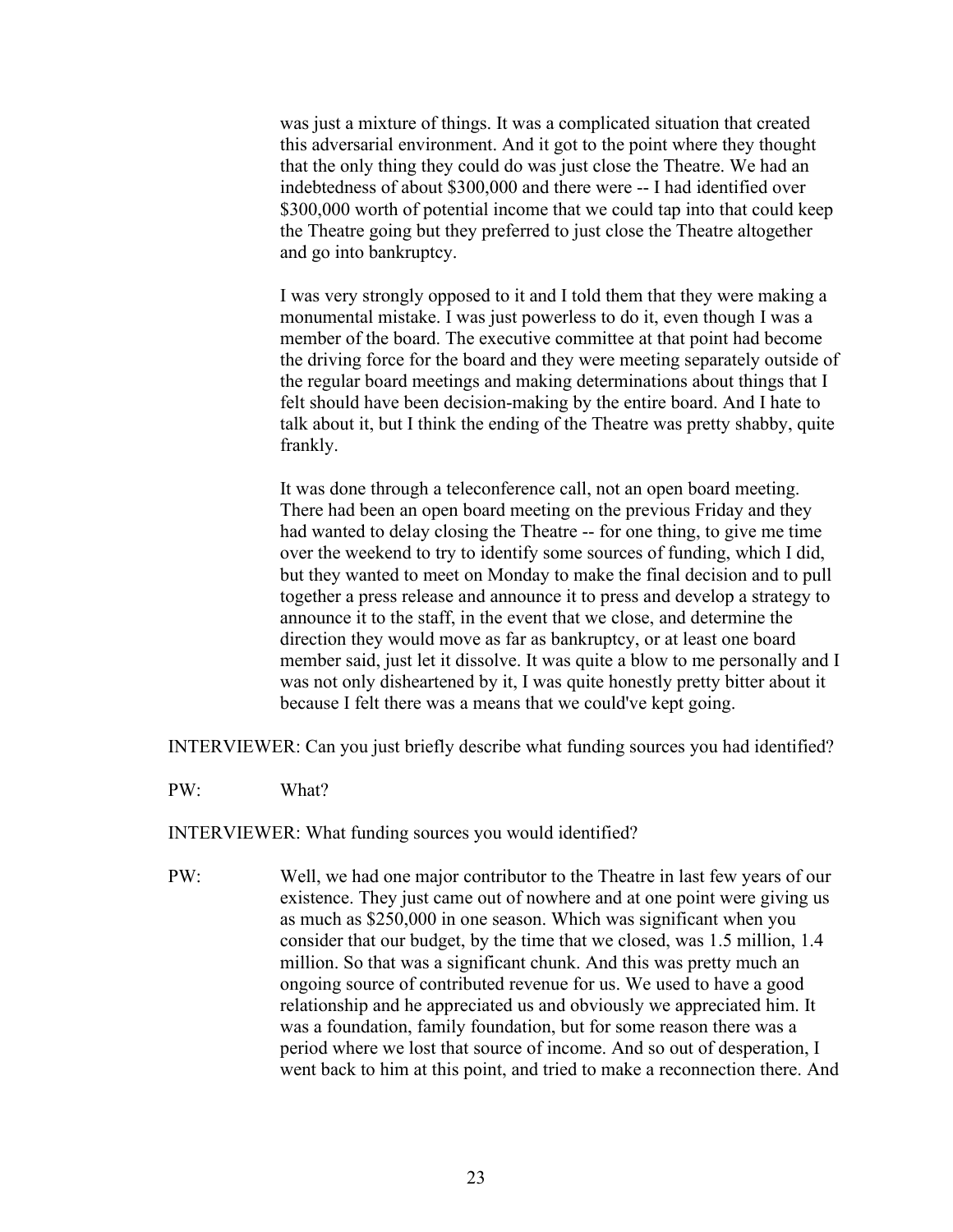I did, I told them that the board was ready to pull the trigger and that would be the end of Theatre in the Square.

And I had identified some sources in the city, potential sources in the city and among the merchants. Notably restaurant owners who I felt that I could count on for at least \$100,000 and from \$100,000 to \$200,000 from this one contributor who had been such a big contributor in the recent past and a number of others. So, I thought there was enough that we could keep going, but the board had determined or some board members. I'm not sure how many of there were actually, it may not have been the entire board. It may have just been the executive committee or just a portion of the board members had decided that it was best to close the Theatre. And just to get rid of our indebtedness and then dissolve the whole organization.

- INTERVIEWER: And was anyone prepared? Were the staff prepared or were you prepared for the closing of the Theatre?
- PW: I don't know. I think I was in shock for a good while after it was announced. And I had proposed also that we go back to just a skeleton organization and try to, I guess with bare bones as well as we -- It was a drastic move but it was something that I thought could work but it had gotten to that point where I think no amount of reasoning I could do was effective at all. And it just felt helpless. There was nothing I could do. It was very a disheartening occurrence, it really was.
- INTERVIEWER: And can you talk about the physical process of closing the Theatre? Just kind of the duties that were involved in that?
- PW: Well, the board chairman came in and met with the entire staff on a Monday and said that the board has made the decision that we have to close and everybody will have to be out by the end of the week. And at that point the landlord was going padlock to doors. So that was quite a blow to the staff. Hearing that was just -- Really difficult day.
- INTERVIEWER: Can you talk a bit about the community response to the closing of the Theatre?
- PW: Well, it was a pretty sad occasion. Press and TV interviews, and people would stop by and -- One lady was outside the Theatre and stopped by and wanted to know if there's anything she could possibly do. You know, we just had that kind of response. The main thing was through the press, I think. Of course, I had countless phone calls and letters and notes from people on email and that kind of thing. Even now I run into people I haven't seen -- People who were regulars at the Theatre that I haven't seen since they were coming to the shows and they will tell me how much they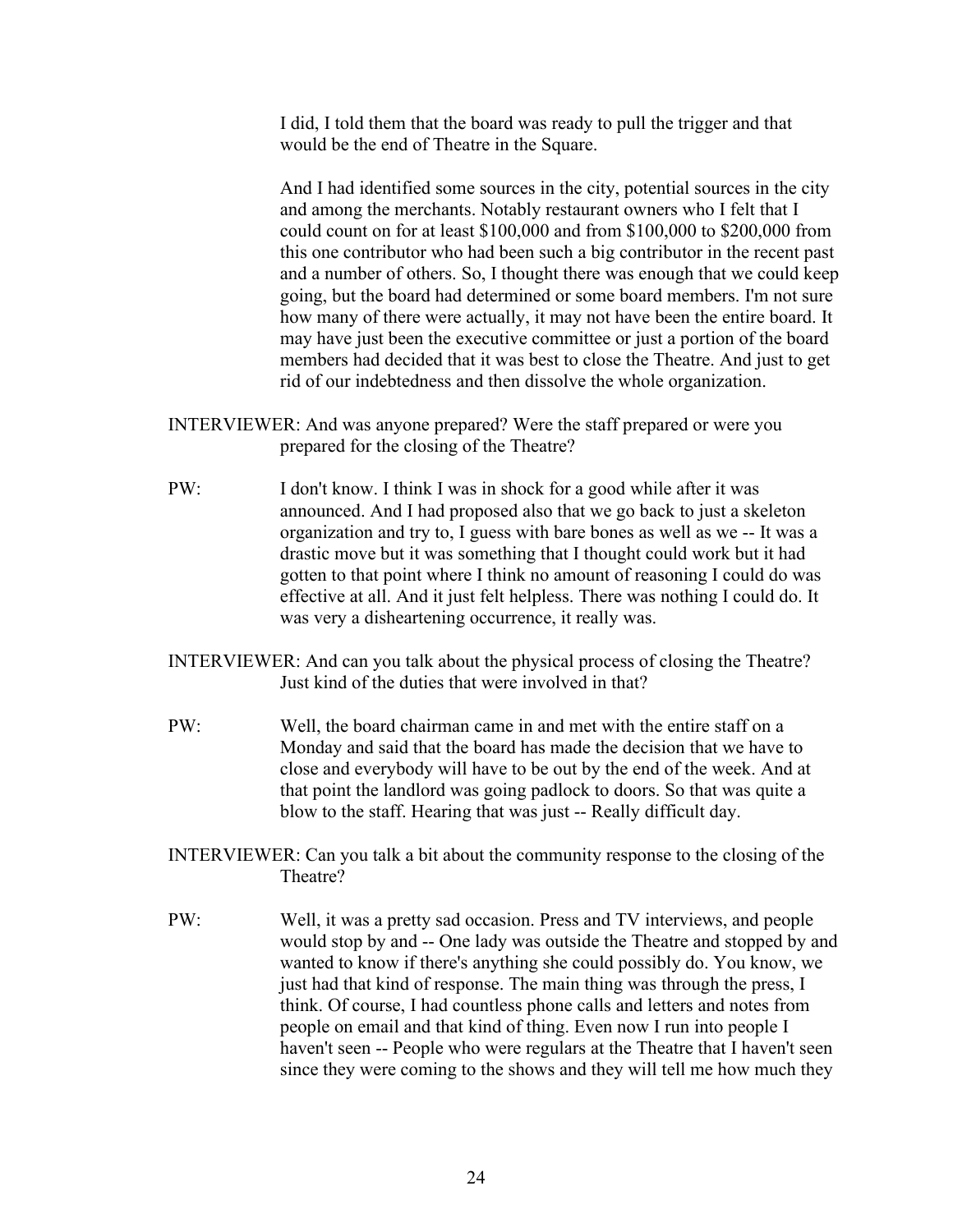miss it and how sad it is that it had to close. And that's been over two years.

- INTERVIEWER: And what have you been doing since the Theatre closed? Talk about life after Theatre in the Square.
- PW: Oh, well I've just becoming an old retiree. Managed to catch up on some readings and I love traveling. So I've done some traveling. Got a trip to China. I've been, you know, Hawaii and South America, and of course trips to New York and Spain. And some reading I've wanted to do. Ever since college, I never read Moby Dick and I wanted to read Moby Dick. And I finally got around to reading Moby Dick and of course loved it, just loved it. And that's been one thing I've been able to do, reading something other than just -- I love reading plays, don't get me wrong, but there was also things like them classics like that. That I always wanted to do. I garden, I like photography and especially with digital and you can work with them and have your own -- Like having your own dark room kind of thing. So that's great fun. And I live in an old house, and I've been paying some attention to that. I have a cabin in North Georgia, in the mountains. That's a lot of fun. So I manage to stay busy.
- INTERVIEWER: Do you now, or have you in the past belong to any social or community groups in Marietta or in Atlanta? Have you belonged to any social or community groups?
- PW: Oh, no, no. I'm not that much of a joiner. At the Theatre, of course I used to attend chamber of commerce meetings and at one point we were active in Cobb Landmarks because I live in a historic home, off the Square in Marietta. But that's about it. No civic clubs or anything. I support different organizations like the Marietta Welcome Center and I was on their board for a while, but I don't belong to any civic organizations or clubs or anything like that.
- INTERVIEWER: So, final question. Is there anything we haven't discussed that you would like to talk about or share?
- PW: I'm sure I'll think of a hundred things after I leave, but I can't think of anything off hand, but I would just like to say that I appreciate you doing this. I appreciate your taking on the theaters, the collection of works and videos and things that we pass on to you and hope to preserve those, because I think we were a valuable part of the community, made a good, positive impact. And I think that's still evident today because people haven't forgotten us. And I'm just sorry that I had to end, but I think we had a good thirty year run that produced a lot of positive impact and a lot of good theater. And we were good for the community and I would hope